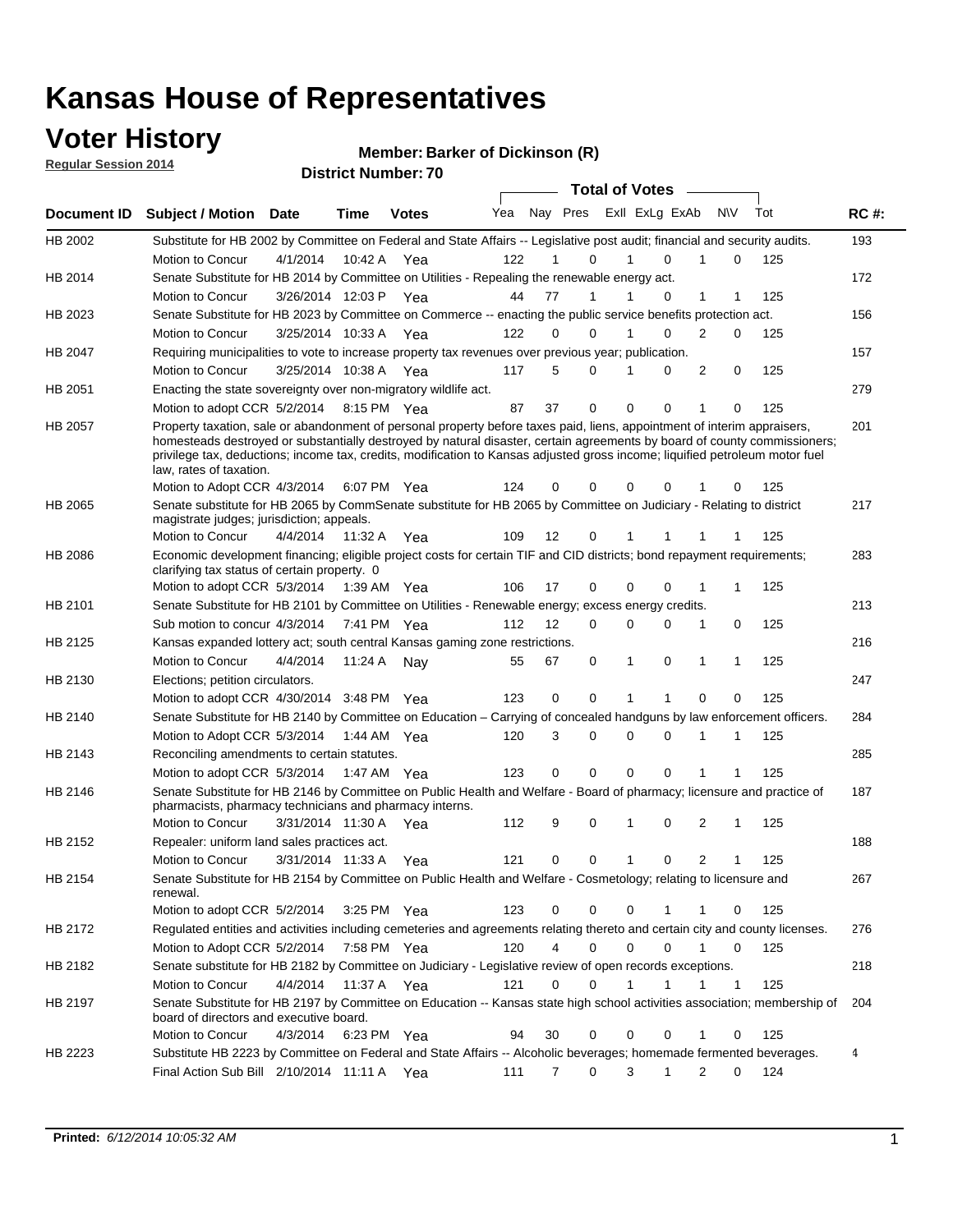| <b>Voter History</b><br><b>Regular Session 2014</b> |                                                                                                                                                                                                                                                                                                                                                                                                                                                                                                                                                                                                                                                                                                                                                                                                                                                                                                                 |                       |             | Member: Barker of Dickinson (R) |     |                |             |              |                         |                |             |         |             |
|-----------------------------------------------------|-----------------------------------------------------------------------------------------------------------------------------------------------------------------------------------------------------------------------------------------------------------------------------------------------------------------------------------------------------------------------------------------------------------------------------------------------------------------------------------------------------------------------------------------------------------------------------------------------------------------------------------------------------------------------------------------------------------------------------------------------------------------------------------------------------------------------------------------------------------------------------------------------------------------|-----------------------|-------------|---------------------------------|-----|----------------|-------------|--------------|-------------------------|----------------|-------------|---------|-------------|
|                                                     |                                                                                                                                                                                                                                                                                                                                                                                                                                                                                                                                                                                                                                                                                                                                                                                                                                                                                                                 |                       |             | <b>District Number: 70</b>      |     |                |             |              | <b>Total of Votes</b>   |                |             |         |             |
|                                                     | Document ID Subject / Motion Date                                                                                                                                                                                                                                                                                                                                                                                                                                                                                                                                                                                                                                                                                                                                                                                                                                                                               |                       | Time        | <b>Votes</b>                    | Yea |                |             |              | Nay Pres ExII ExLg ExAb |                | <b>NV</b>   | Tot     | <b>RC#:</b> |
| HB 2223                                             | Substitute for HB 2223 by Committee on Federal and State Affairs—Alcoholic beverages; homemade fermented beverages;                                                                                                                                                                                                                                                                                                                                                                                                                                                                                                                                                                                                                                                                                                                                                                                             |                       |             |                                 |     |                |             |              |                         |                |             |         | 205         |
|                                                     | microbrewery gallonage expanded; liquor license length of citizenship.                                                                                                                                                                                                                                                                                                                                                                                                                                                                                                                                                                                                                                                                                                                                                                                                                                          |                       |             |                                 |     |                |             |              |                         |                |             |         |             |
|                                                     | Motion to Concur                                                                                                                                                                                                                                                                                                                                                                                                                                                                                                                                                                                                                                                                                                                                                                                                                                                                                                | 4/3/2014              | 6:27 PM Yea |                                 | 115 | 9              | 0           | 0            | 0                       | 1              | 0           | 125     |             |
| HB 2231                                             | Senate Substitute for Substitute for HB 2231 by Committee on Ways and Means - Appropriations for FY 2014, FY 2015, FY<br>2016, FY 2017 and FY 2018 for various state agencies; capital improvement projects; claims against the state.                                                                                                                                                                                                                                                                                                                                                                                                                                                                                                                                                                                                                                                                          |                       |             |                                 |     |                |             |              |                         |                |             |         | 282         |
|                                                     | Motion to adopt CCR 5/2/2014 9:48 PM Yea                                                                                                                                                                                                                                                                                                                                                                                                                                                                                                                                                                                                                                                                                                                                                                                                                                                                        |                       |             |                                 | 70  | 54             | $\Omega$    | 0            | $\Omega$                | 1              | 0           | 125     |             |
| HB 2246                                             | Substitute for HB 2246 by Committee on Commerce, Labor and Economic Development - Peer review for certain licensed<br>technical professions.                                                                                                                                                                                                                                                                                                                                                                                                                                                                                                                                                                                                                                                                                                                                                                    |                       |             |                                 |     |                |             |              |                         |                |             |         | 38          |
|                                                     | EFA Sub Bill                                                                                                                                                                                                                                                                                                                                                                                                                                                                                                                                                                                                                                                                                                                                                                                                                                                                                                    | 2/21/2014 1:34 PM Yea |             |                                 | 120 | 0              | 0           | 1            | 0                       | 2              | 1           | 124     |             |
| HB 2246                                             | Substitute for HB 2246 by Committee on Commerce, Labor and Economic Development - Peer review for certain licensed<br>technical professions.                                                                                                                                                                                                                                                                                                                                                                                                                                                                                                                                                                                                                                                                                                                                                                    |                       |             |                                 |     |                |             |              |                         |                |             |         | 260         |
|                                                     | Motion to Concur                                                                                                                                                                                                                                                                                                                                                                                                                                                                                                                                                                                                                                                                                                                                                                                                                                                                                                | 5/2/2014              | 11:40 A     | Yea                             | 124 | 0              | 0           | 0            | 1                       | 0              | 0           | 125     |             |
| HB 2272                                             | Kansas expanded lottery act; southeast Kansas gaming zone; privilege fee and investment threshold amount reduced.                                                                                                                                                                                                                                                                                                                                                                                                                                                                                                                                                                                                                                                                                                                                                                                               |                       |             |                                 |     |                |             |              |                         |                |             |         | 200         |
|                                                     | Motion to Concur                                                                                                                                                                                                                                                                                                                                                                                                                                                                                                                                                                                                                                                                                                                                                                                                                                                                                                | 4/2/2014              | 4:18 PM Yea |                                 | 84  | 36             | 0           | 0            | 0                       |                | 4           | 125     |             |
| HB 2296                                             | Campaign finance; permitted uses of campaign funds; increased exemption amount for certain candidates; contributor<br>information; lobbyist filings.                                                                                                                                                                                                                                                                                                                                                                                                                                                                                                                                                                                                                                                                                                                                                            |                       |             |                                 |     |                |             |              |                         |                |             |         | 248         |
|                                                     | Motion to adopt CCR 4/30/2014 3:53 PM Yea                                                                                                                                                                                                                                                                                                                                                                                                                                                                                                                                                                                                                                                                                                                                                                                                                                                                       |                       |             |                                 | 119 | 4              | 0           | 1            |                         | 0              | 0           | 125     |             |
| HB 2296                                             | Campaign finance; permitted uses of campaign funds; increased exemption amount for certain candidates; contributor<br>information; lobbyist filings.                                                                                                                                                                                                                                                                                                                                                                                                                                                                                                                                                                                                                                                                                                                                                            |                       |             |                                 |     |                |             |              |                         |                |             |         | 287         |
|                                                     | Motion to Override<br>Veto                                                                                                                                                                                                                                                                                                                                                                                                                                                                                                                                                                                                                                                                                                                                                                                                                                                                                      | 5/30/2014 10:24 A Yea |             |                                 | 96  | 5              | 0           | 0            | 0                       | 0              | 24          | 125     |             |
| HB 2298                                             | Senate Sub for HB 2298 by Committee on Judiciary - Uniform controlled substances act. Senate Sub for HB 2298 by<br>Committee on Judiciary - Uniform controlled substances act.                                                                                                                                                                                                                                                                                                                                                                                                                                                                                                                                                                                                                                                                                                                                  |                       |             |                                 |     |                |             |              |                         |                |             |         | 209         |
|                                                     | <b>Motion to Concur</b>                                                                                                                                                                                                                                                                                                                                                                                                                                                                                                                                                                                                                                                                                                                                                                                                                                                                                         | 4/3/2014              | 6:40 PM Yea |                                 | 123 | 1              | 0           | 0            | 0                       | 1              | 0           | 125     |             |
| HB 2303                                             | Relating to driver's license fees; driving under the influence equipment fund.                                                                                                                                                                                                                                                                                                                                                                                                                                                                                                                                                                                                                                                                                                                                                                                                                                  |                       |             |                                 |     |                |             |              |                         |                |             |         | 1           |
|                                                     | Motion to adopt CCR 1/22/2014 11:45 A Yea                                                                                                                                                                                                                                                                                                                                                                                                                                                                                                                                                                                                                                                                                                                                                                                                                                                                       |                       |             |                                 | 109 | 11             | 0           | 1            | 0                       | 4              | 0           | 125     |             |
| HB 2312                                             | Local governments; investment of idle funds; changes.                                                                                                                                                                                                                                                                                                                                                                                                                                                                                                                                                                                                                                                                                                                                                                                                                                                           |                       |             |                                 |     |                |             |              |                         |                |             |         | 253         |
|                                                     | Motion to Concur                                                                                                                                                                                                                                                                                                                                                                                                                                                                                                                                                                                                                                                                                                                                                                                                                                                                                                | 5/1/2014              | 4:31 PM Yea |                                 | 123 | $\overline{2}$ | $\mathbf 0$ | 0            | $\mathbf 0$             | $\mathbf 0$    | $\mathbf 0$ | 125     |             |
| HB 2338                                             | Substitute for HB 2338 by Committee on Ways and Means - Judicial branch; supplemental appropriation for fiscal year 2015,<br>judiciary operations; increasing various docket fees and creating new docket fees; annually, allowing the allocation of a budget<br>for each judicial district court operations, chief judge would have the authority to expend funds as necessary to carry out the<br>functions of such district if such chief judge elected to do so, including establishing what court personnel are necessary and<br>their compensation; district court judges in judicial district elect chief judge and court of appeals judges elect chief judge of the<br>court of appeals; district judge and district magistrate judge vacancies; statutory authority for longevity bonus for judicial<br>branch employees repealed; nonseverability clause.<br>Motion to Adopt CCR 4/4/2014 7:17 PM Yea |                       |             |                                 |     |                |             |              | 66 57 0 0 0 2           |                |             | $0$ 125 | 229         |
| HB 2378                                             | Senate Substitute for HB 2378 by Committee on Assessment and Taxation - Providing sales tax exemption for sales of certain 189                                                                                                                                                                                                                                                                                                                                                                                                                                                                                                                                                                                                                                                                                                                                                                                  |                       |             |                                 |     |                |             |              |                         |                |             |         |             |
|                                                     | machinery and equipment used for surface mining activities.<br>Motion to Concur                                                                                                                                                                                                                                                                                                                                                                                                                                                                                                                                                                                                                                                                                                                                                                                                                                 | 3/31/2014 11:35 A Yea |             |                                 | 117 | 4              | 0           | 1            | 0                       | 2              | 1           | 125     |             |
| HB 2389                                             | Senate Substitute for HB 2389 by Committee on Judiciary - Crimes and criminal procedure; mistreatment of a dependent adult 277                                                                                                                                                                                                                                                                                                                                                                                                                                                                                                                                                                                                                                                                                                                                                                                  |                       |             |                                 |     |                |             |              |                         |                |             |         |             |
|                                                     | or an elder person; RICO; warrants; discharge of certain persons; appeals.<br>Motion to Adopt CCR 5/2/2014                                                                                                                                                                                                                                                                                                                                                                                                                                                                                                                                                                                                                                                                                                                                                                                                      |                       | 8:05 PM Yea |                                 | 123 | 1              | 0           | 0            | 0                       | 1              | 0           | 125     |             |
| HB 2398                                             | Relating to the Kansas revised limited liability company act.                                                                                                                                                                                                                                                                                                                                                                                                                                                                                                                                                                                                                                                                                                                                                                                                                                                   |                       |             |                                 |     |                |             |              |                         |                |             |         | 28          |
|                                                     | <b>Final Action</b><br>Amended                                                                                                                                                                                                                                                                                                                                                                                                                                                                                                                                                                                                                                                                                                                                                                                                                                                                                  | 2/21/2014 11:13 A Yea |             |                                 | 120 | 1              | 0           | 1            | 0                       | $\overline{2}$ | 0           | 124     |             |
| HB 2402                                             | National day of the cowboy.                                                                                                                                                                                                                                                                                                                                                                                                                                                                                                                                                                                                                                                                                                                                                                                                                                                                                     |                       |             |                                 |     |                |             |              |                         |                |             |         | 163         |
|                                                     | <b>Final Action</b>                                                                                                                                                                                                                                                                                                                                                                                                                                                                                                                                                                                                                                                                                                                                                                                                                                                                                             | 3/26/2014 10:55 A Yea |             |                                 | 116 | 7              | 0           | $\mathbf{1}$ | 0                       | 1              | 0           | 125     |             |
| HB 2417                                             | Expansion of rural opportunity zones.                                                                                                                                                                                                                                                                                                                                                                                                                                                                                                                                                                                                                                                                                                                                                                                                                                                                           |                       |             |                                 |     |                |             |              |                         |                |             |         | 61          |

2/27/2014 Final Action Yea 124 10:16 A 104 19 0 0 10 0

2/12/2014 Final Action Yea 124 11:20 A 121 0 0 0 20 1

Adult care home licensure act; removal of outdated rule and regulation reference.

HB 2418

Amended

6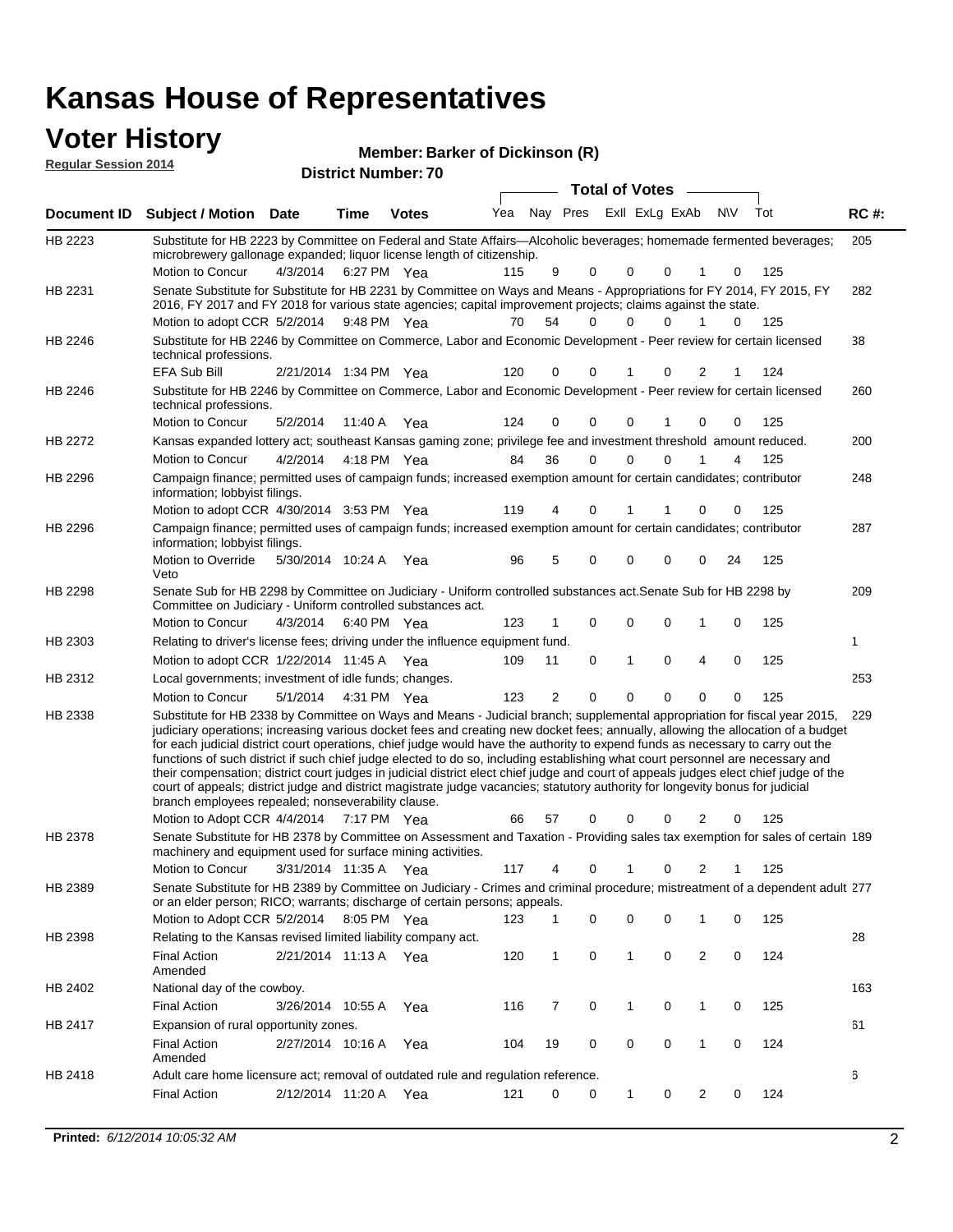### **Voter History**

**Regular Session 2014**

#### **Member: Barker of Dickinson (R)**

|             |                                                                                                                                                                                                                                                                                                                                                      |                        |             | <b>DISTRICT MAILINGLY</b> |     |          |          |              | Total of Votes –        |                |              |     |                |
|-------------|------------------------------------------------------------------------------------------------------------------------------------------------------------------------------------------------------------------------------------------------------------------------------------------------------------------------------------------------------|------------------------|-------------|---------------------------|-----|----------|----------|--------------|-------------------------|----------------|--------------|-----|----------------|
| Document ID | <b>Subject / Motion</b>                                                                                                                                                                                                                                                                                                                              | Date                   | Time        | <b>Votes</b>              | Yea |          |          |              | Nay Pres ExII ExLg ExAb |                | <b>NV</b>    | Tot | <b>RC#:</b>    |
| HB 2418     | Kansas department for aging and disability services; adult care homes                                                                                                                                                                                                                                                                                |                        |             |                           |     |          |          |              |                         |                |              |     | 221            |
|             | Motion to Concur                                                                                                                                                                                                                                                                                                                                     | 4/4/2014               | 11:49 A     | Yea                       | 122 | 0        | 0        | 1            | 1                       | 1              | 0            | 125 |                |
| HB 2419     | City annexation; fire district territory; detachment.                                                                                                                                                                                                                                                                                                |                        |             |                           |     |          |          |              |                         |                |              |     | 120            |
|             | <b>Final Action</b>                                                                                                                                                                                                                                                                                                                                  | 3/17/2014 11:19 A      |             | Yea                       | 122 | 0        | 0        | 0            | 0                       | 2              | 1            | 125 |                |
| HB 2419     | City annexation; fire district territory; detachment.                                                                                                                                                                                                                                                                                                |                        |             |                           |     |          |          |              |                         |                |              |     | 196            |
|             | Motion to Concur                                                                                                                                                                                                                                                                                                                                     | 4/2/2014               | 10:32 A     | Yea                       | 122 | 0        | 0        | 0            | 0                       | 2              | $\mathbf{1}$ | 125 |                |
| HB 2420     | School crossing guards.                                                                                                                                                                                                                                                                                                                              |                        |             |                           |     |          |          |              |                         |                |              |     | 5              |
|             | <b>Final Action</b><br>Amended                                                                                                                                                                                                                                                                                                                       | 2/10/2014 11:12 A      |             | Yea                       | 118 | 0        | 0        | 3            | 1                       | $\overline{2}$ | 0            | 124 |                |
| HB 2420     | School crossing guards.                                                                                                                                                                                                                                                                                                                              |                        |             |                           |     |          |          |              |                         |                |              |     | 197            |
|             | Motion to Concur                                                                                                                                                                                                                                                                                                                                     | 4/2/2014               | 10:34 A     | Yea                       | 123 | 0        | 0        | 0            | 0                       | 2              | 0            | 125 |                |
| HB 2422     | Defining watercraft for purposes of taxation.                                                                                                                                                                                                                                                                                                        |                        |             |                           |     |          |          |              |                         |                |              |     | 14             |
|             | <b>Final Action</b><br>Amended                                                                                                                                                                                                                                                                                                                       | 2/14/2014 11:13 A ExAb |             |                           | 118 | 0        | 0        | 2            | 0                       | 4              | 0            | 124 |                |
| HB 2424     | Robert G. (Bob) Bethell interchange.                                                                                                                                                                                                                                                                                                                 |                        |             |                           |     |          |          |              |                         |                |              |     | 85             |
|             | <b>EFA Sub Bill</b>                                                                                                                                                                                                                                                                                                                                  | 2/27/2014 4:03 PM Yea  |             |                           | 119 | 4        | 0        | 0            | 0                       | 1              | 0            | 124 |                |
| HB 2424     | Substitute for HB 2424 by Committee on Transportation - Designating the Robert G. (Bob) Bethell interchange; the SGT David 190<br>Enzbrenner memorial highway; t the Pack S Clair highway; the ancient Indian traders trail; the Harper county veterans<br>memorial highway; the Bonnie Huy memorial highway; the Bonnie Sharp memorial interchange. |                        |             |                           |     |          |          |              |                         |                |              |     |                |
|             | Motion to Concur                                                                                                                                                                                                                                                                                                                                     | 3/31/2014 11:37 A Yea  |             |                           | 117 | 3        | $\Omega$ | 1            | 0                       | 2              | 2            | 125 |                |
| HB 2429     | Making the water conservation program part of and supplemental to the Kansas water appropriation act.                                                                                                                                                                                                                                                |                        |             |                           |     |          |          |              |                         |                |              |     | $\overline{7}$ |
|             | <b>Final Action</b><br>Amended                                                                                                                                                                                                                                                                                                                       | 2/12/2014 11:22 A Yea  |             |                           | 121 | $\Omega$ | 0        | 1            | 0                       | 2              | 0            | 124 |                |
| HB 2430     | Promoting employment across Kansas act; benefits.                                                                                                                                                                                                                                                                                                    |                        |             |                           |     |          |          |              |                         |                |              |     | 90             |
|             | <b>EFA Sub Bill</b>                                                                                                                                                                                                                                                                                                                                  | 2/27/2014 4:08 PM Yea  |             |                           | 110 | 13       | 0        | 0            | 0                       | 1              | 0            | 124 |                |
| HB 2430     | Substitute for HB 2430 by Committee on Commerce, Labor and Economic Development - Promoting employment across<br>Kansas act; benefits.                                                                                                                                                                                                               |                        |             |                           |     |          |          |              |                         |                |              |     | 278            |
|             | Motion to adopt CCR 5/2/2014                                                                                                                                                                                                                                                                                                                         |                        | 8:09 PM Yea |                           | 114 | 10       | 0        | 0            | 0                       | 1              | 0            | 125 |                |
| HB 2433     | Relating to the Kansas uniform securities act.                                                                                                                                                                                                                                                                                                       |                        |             |                           |     |          |          |              |                         |                |              |     | 62             |
|             | <b>Final Action</b><br>Amended                                                                                                                                                                                                                                                                                                                       | 2/27/2014 10:17 A Yea  |             |                           | 123 | 0        | 0        | $\mathbf 0$  | 0                       | 1              | $\mathbf 0$  | 124 |                |
| HB 2433     | Relating to the Kansas uniform securities act.                                                                                                                                                                                                                                                                                                       |                        |             |                           |     |          |          |              |                         |                |              |     | 243            |
|             | Motion to adopt CCR 4/30/2014 3:27 PM Yea                                                                                                                                                                                                                                                                                                            |                        |             |                           | 123 | $\Omega$ | $\Omega$ | 1            | 1                       | $\Omega$       | 0            | 125 |                |
| HB 2436     | Substitute for HB 2436 by Committee on Vision 2020 - Boards of cosmetology and barbering; agreements on inspectors of<br>dual-licensed facilities.                                                                                                                                                                                                   |                        |             |                           |     |          |          |              |                         |                |              |     | 19             |
|             | Final Action Sub Bill 2/19/2014 11:32 A                                                                                                                                                                                                                                                                                                              |                        |             | Yea                       | 122 |          | 0        | 0            | 0                       | 2              | 0            | 124 |                |
| HB 2436     | Substitute for HB 2436 by Committee on Vision 2020 - Boards of cosmetology and barbering; agreements on inspectors of<br>dual-licensed facilities.                                                                                                                                                                                                   |                        |             |                           |     |          |          |              |                         |                |              |     | 206            |
|             | Motion to Concur                                                                                                                                                                                                                                                                                                                                     | 4/3/2014               | 6:30 PM Yea |                           | 117 | 7        | 0        | 0            | 0                       | 1              | 0            | 125 |                |
| HB 2440     | Emerging industry investment act; treatment of certain bioscience companies.                                                                                                                                                                                                                                                                         |                        |             |                           |     |          |          |              |                         |                |              |     | 39             |
|             | <b>Emergency Final</b><br>Action                                                                                                                                                                                                                                                                                                                     | 2/21/2014 1:36 PM Yea  |             |                           | 116 | 4        | 0        | 1            | $\mathbf 0$             | 2              | $\mathbf{1}$ | 124 |                |
| HB 2442     | Escalating penalties for repeat felony evade and elude cases.                                                                                                                                                                                                                                                                                        |                        |             |                           |     |          |          |              |                         |                |              |     | 107            |
|             | EFA Sub Bill                                                                                                                                                                                                                                                                                                                                         | 2/27/2014 4:32 PM Yea  |             |                           | 111 | 12       | 0        | 0            | 0                       | $\mathbf{1}$   | 0            | 124 |                |
| HB 2444     | Spendthrift trusts.                                                                                                                                                                                                                                                                                                                                  |                        |             |                           |     |          |          |              |                         |                |              |     | 36             |
|             | <b>Emergency Final</b><br><b>Action Amend</b>                                                                                                                                                                                                                                                                                                        | 2/21/2014 1:32 PM Yea  |             |                           | 120 | 0        | 0        | $\mathbf{1}$ | 0                       | $\overline{c}$ | $\mathbf{1}$ | 124 |                |
| HB 2444     | Spendthrift trusts.                                                                                                                                                                                                                                                                                                                                  |                        |             |                           |     |          |          |              |                         |                |              |     | 198            |
|             | Motion to Concur                                                                                                                                                                                                                                                                                                                                     | 4/2/2014               | 10:37 A Yea |                           | 123 | 0        | 0        | 0            | 0                       | $\overline{2}$ | 0            | 125 |                |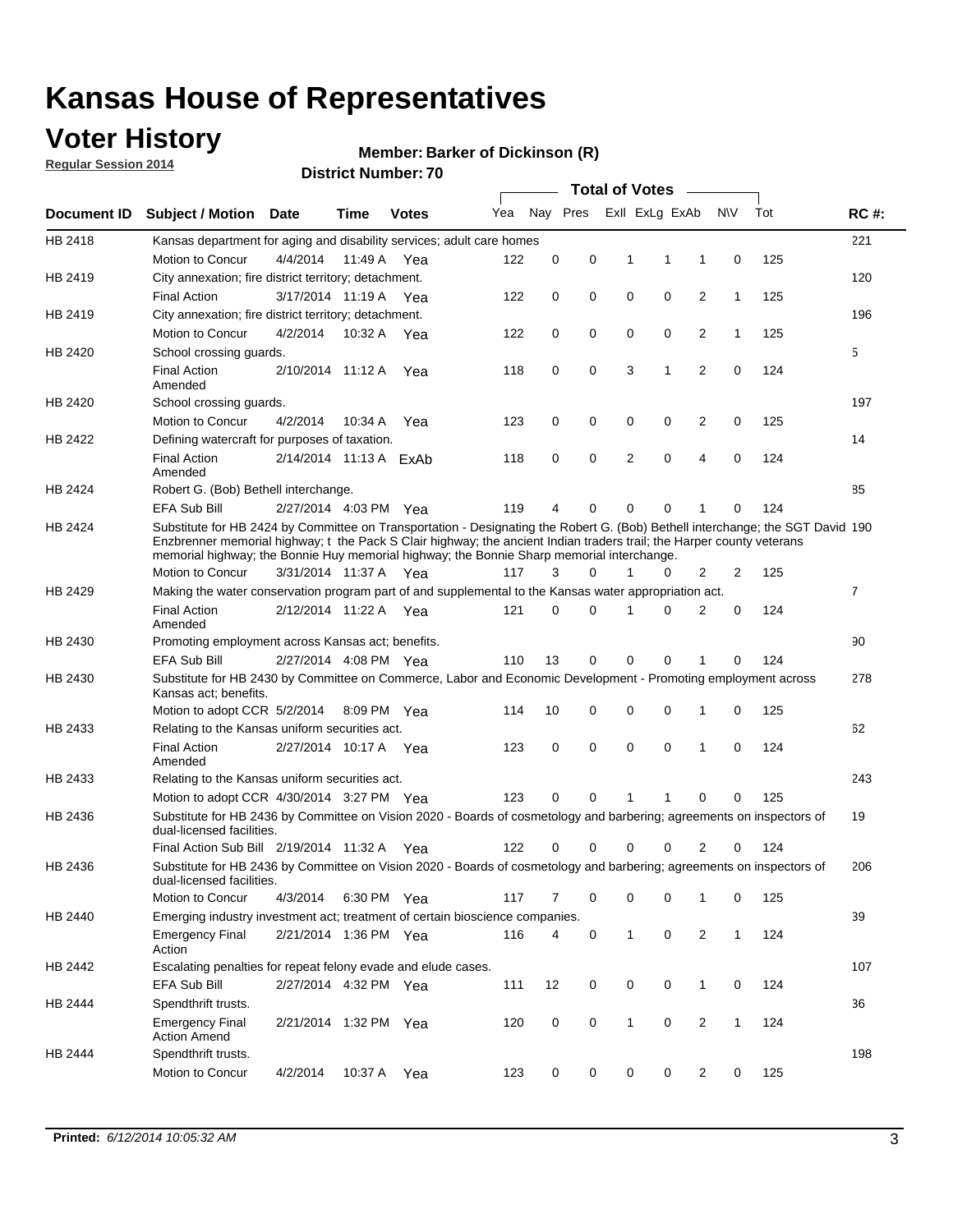#### **Voter History Regular Session 2014**

| Member: Barker of Dickinson (R) |  |
|---------------------------------|--|
|---------------------------------|--|

| <b>District Number: 70</b> |  |
|----------------------------|--|

|                    |                                                                                                                                                                                                                                                                                                                                 |                        |      |              | <b>Total of Votes</b> |                |             |  |                |             |                |             |     |             |
|--------------------|---------------------------------------------------------------------------------------------------------------------------------------------------------------------------------------------------------------------------------------------------------------------------------------------------------------------------------|------------------------|------|--------------|-----------------------|----------------|-------------|--|----------------|-------------|----------------|-------------|-----|-------------|
| <b>Document ID</b> | <b>Subject / Motion Date</b>                                                                                                                                                                                                                                                                                                    |                        | Time | <b>Votes</b> | Yea                   | Nay Pres       |             |  | Exll ExLg ExAb |             |                | <b>NV</b>   | Tot | <b>RC#:</b> |
| HB 2445            | Allowing for criminal discovery materials to be provided to defendant or defendant's counsel.                                                                                                                                                                                                                                   |                        |      |              |                       |                |             |  |                |             |                |             |     | 63          |
|                    | <b>Final Action</b><br>Amended                                                                                                                                                                                                                                                                                                  | 2/27/2014 10:19 A      |      | Yea          | 123                   | 0              | 0           |  | $\Omega$       | $\mathbf 0$ | 1              | 0           | 124 |             |
| <b>HB 2446</b>     | District courts; court trustee operations fund, judicial process; concerning sentencing dispositions, probation and postrelease<br>supervision; concerning expungement of driving under the influence and criminal refusal convictions; concerning trials,<br>conduct of jury after case is submitted.                          |                        |      |              |                       |                |             |  |                |             |                |             |     | 8           |
|                    | <b>Final Action</b>                                                                                                                                                                                                                                                                                                             | 2/12/2014 11:23 A      |      | Yea          | 121                   | 0              | 0           |  |                | 0           | $\overline{2}$ | 0           | 124 |             |
| <b>HB 2446</b>     | Senate Substitute for HB 2446 by Committee on Judiciary - Courts; allocating moneys from driver's license fees to judicial<br>branch nonjudicial salary adjustment fund; allowing chief justice to authorize expenditures from court trustee operations fund in<br>certain judicial districts; time limits for court decisions. |                        |      |              |                       |                |             |  |                |             |                |             |     | 239         |
|                    | Motion to adopt CCR 4/30/2014 3:01 PM Yea                                                                                                                                                                                                                                                                                       |                        |      |              | 121                   | 2              | 0           |  | 1              | 1           | 0              | 0           | 125 |             |
| <b>HB 2447</b>     | Real property; trespass and liability.                                                                                                                                                                                                                                                                                          |                        |      |              |                       |                |             |  |                |             |                |             |     | 29          |
|                    | <b>Final Action</b><br>Amended                                                                                                                                                                                                                                                                                                  | 2/21/2014 11:14 A Yea  |      |              | 119                   | 2              | 0           |  | 1              | $\mathbf 0$ | 2              | $\mathbf 0$ | 124 |             |
| HB 2447            | Real property; trespass and liability.                                                                                                                                                                                                                                                                                          |                        |      |              |                       |                |             |  |                |             |                |             |     | 202         |
|                    | Motion to Adopt CCR 4/3/2014                                                                                                                                                                                                                                                                                                    |                        |      | 6:10 PM Yea  | 122                   | $\overline{2}$ | 0           |  | 0              | $\mathbf 0$ | 1              | $\mathbf 0$ | 125 |             |
| HB 2448            | Interference with judicial process.                                                                                                                                                                                                                                                                                             |                        |      |              |                       |                |             |  |                |             |                |             |     | 30          |
|                    | <b>Final Action</b>                                                                                                                                                                                                                                                                                                             | 2/21/2014 11:16 A      |      | Yea          | 121                   | 0              | $\mathbf 0$ |  | 1              | $\Omega$    | $\overline{2}$ | 0           | 124 |             |
| HB 2448            | Senate Substitute for HB 2448 by Committee on Judiciary - Updating provisions relating to the Kansas bureau of<br>investigation's DNA database; amending the crime of interference with                                                                                                                                         |                        |      |              |                       |                |             |  |                |             |                |             |     | 240         |
|                    | Motion to adopt CCR 4/30/2014 3:10 PM Yea                                                                                                                                                                                                                                                                                       |                        |      |              | 116                   | 7              | 0           |  | 1              | 1           | $\mathbf 0$    | 0           | 125 |             |
| HB 2451            | Electric utilities; creating the electric highway fee.                                                                                                                                                                                                                                                                          |                        |      |              |                       |                |             |  |                |             |                |             |     | 96          |
|                    | <b>EFA Sub Bill</b>                                                                                                                                                                                                                                                                                                             | 2/27/2014 4:18 PM Nay  |      |              | 64                    | 59             | 0           |  | $\mathbf 0$    | 0           | 1              | 0           | 124 |             |
| HB 2451            | Substitute for HB 2451 by Committee on Transportation - Increasing registration fees for electric vehicles.                                                                                                                                                                                                                     |                        |      |              |                       |                |             |  |                |             |                |             |     | 207         |
|                    | Motion to Concur                                                                                                                                                                                                                                                                                                                | 4/3/2014               |      | 6:34 PM Yea  | 94                    | 30             | 0           |  | $\Omega$       | 0           |                | $\mathbf 0$ | 125 |             |
| HB 2452            | Substitute for HB 2452 by Committee on Transportation - Distinctive license plates; donate life, disabled veterans, rotary<br>international, Kansas horse council.                                                                                                                                                              |                        |      |              |                       |                |             |  |                |             |                |             |     | 41          |
|                    | EFA Sub Bill                                                                                                                                                                                                                                                                                                                    | 2/21/2014 1:39 PM Yea  |      |              | 120                   | 0              | 0           |  |                | 0           | 2              | 1           | 124 |             |
| HB 2452            | Substitute for HB 2452 by Committee on Transportation - Distinctive license plates; donate life, disabled veterans, rotary<br>international, Kansas horse council, motorcycles.                                                                                                                                                 |                        |      |              |                       |                |             |  |                |             |                |             |     | 208         |
|                    | Motion to Concur                                                                                                                                                                                                                                                                                                                | 4/3/2014               |      | 6:37 PM Yea  | 123                   | 1              | 0           |  | 0              | $\mathbf 0$ | 1              | 0           | 125 |             |
| HB 2453            | Protecting religious freedom regarding marriage.                                                                                                                                                                                                                                                                                |                        |      |              |                       |                |             |  |                |             |                |             |     | 9           |
|                    | <b>Final Action</b><br>Amended                                                                                                                                                                                                                                                                                                  | 2/12/2014 11:28 A Nay  |      |              | 72                    | 49             | $\mathbf 0$ |  | 1              | 0           | 2              | 0           | 124 |             |
| HB 2455            | Property tax exemption for certain utility systems located on military installation.                                                                                                                                                                                                                                            |                        |      |              |                       |                |             |  |                |             |                |             |     | 108         |
|                    | <b>Emergency Final</b><br><b>Action Amend</b>                                                                                                                                                                                                                                                                                   | 3/6/2014               |      | 11:23 A Yea  | 119                   | 1              | 0           |  | 2              | 1           | $\overline{2}$ | $\mathbf 0$ | 125 |             |
| HB 2456            | Property taxation; defining commercial and industrial machinery and equipment; motor vehicles, members of military service<br>and active guard and reservists.                                                                                                                                                                  |                        |      |              |                       |                |             |  |                |             |                |             |     | 49          |
|                    | <b>Final Action</b><br>Amended                                                                                                                                                                                                                                                                                                  | 2/26/2014 11:32 A Yea  |      |              | 100                   | 23             | 0           |  | 0              | 0           | 1              | 0           | 124 |             |
| HB 2463            | Creating civil liability for acts of terrorism; forfeiture of property related to violations of certain criminal acts.                                                                                                                                                                                                          |                        |      |              |                       |                |             |  |                |             |                |             |     | 50          |
|                    | <b>Final Action</b><br>Amended                                                                                                                                                                                                                                                                                                  | 2/26/2014 11:33 A Yea  |      |              | 123                   | 0              | 0           |  | 0              | 0           | $\mathbf{1}$   | 0           | 124 |             |
| HB 2463            | Creating civil liability for acts of terrorism; forfeiture of property related to violations of certain criminal acts.                                                                                                                                                                                                          |                        |      |              |                       |                |             |  |                |             |                |             |     | 194         |
|                    | Motion to Concur                                                                                                                                                                                                                                                                                                                | 4/1/2014               |      | 10:46 A Yea  | 123                   | 0              | 0           |  | $\mathbf{1}$   | 0           | $\mathbf{1}$   | 0           | 125 |             |
| HB 2464            | Allowing banks, trust companies and savings and loans to claim the expensing deduction for privilege tax filers under the<br>Kansas income tax act.                                                                                                                                                                             |                        |      |              |                       |                |             |  |                |             |                |             |     | 15          |
|                    | <b>Final Action</b><br>Amended                                                                                                                                                                                                                                                                                                  | 2/14/2014 11:14 A ExAb |      |              | 118                   | 0              | 0           |  | 2              | 0           | 4              | 0           | 124 |             |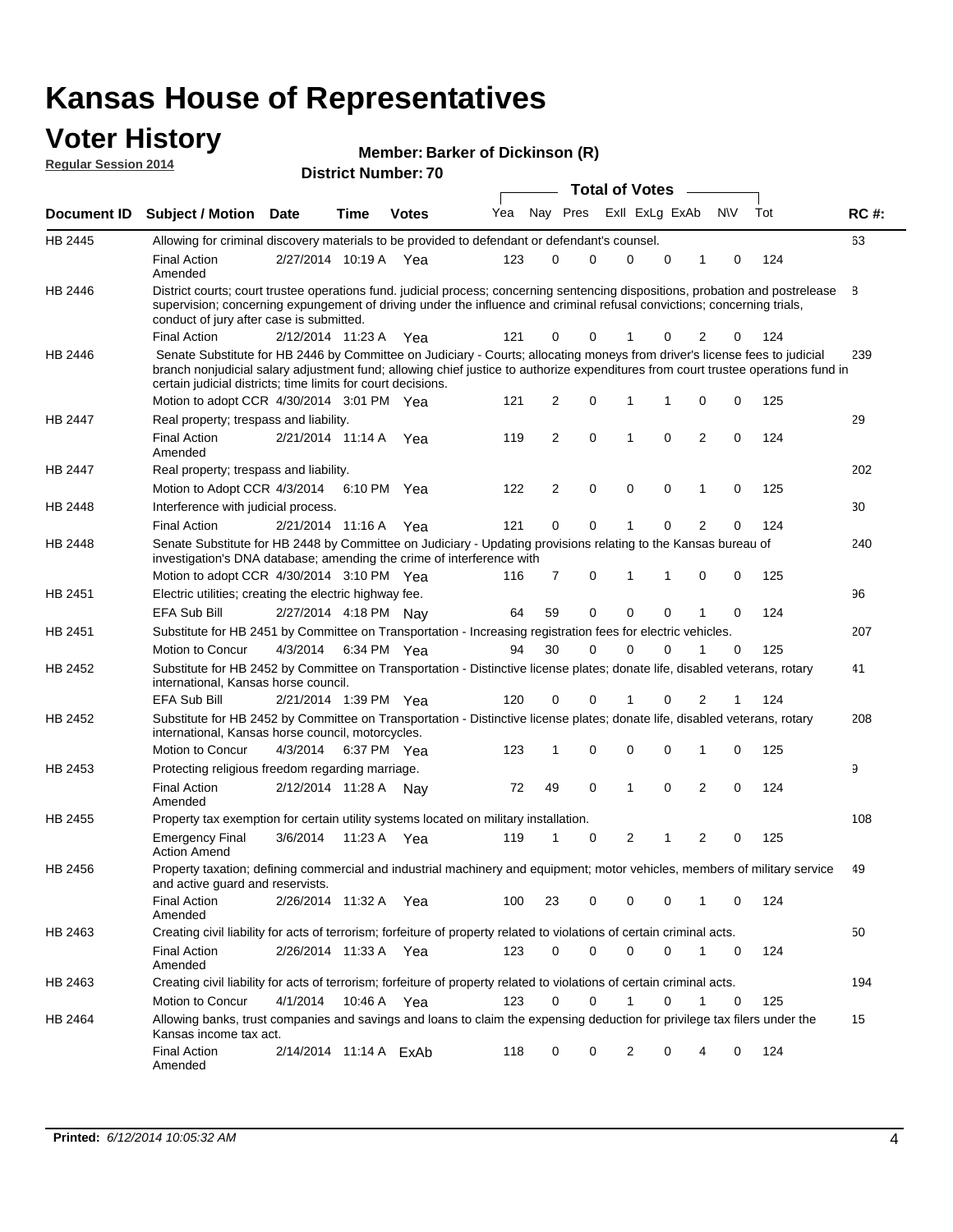### **Voter History**

**Regular Session 2014**

#### **Member: Barker of Dickinson (R)**

|                    |                                                                                                                                                                             |                       |             | <b>Total of Votes</b> |     |                |          |   |              |                |                |              |     |             |
|--------------------|-----------------------------------------------------------------------------------------------------------------------------------------------------------------------------|-----------------------|-------------|-----------------------|-----|----------------|----------|---|--------------|----------------|----------------|--------------|-----|-------------|
| <b>Document ID</b> | <b>Subject / Motion Date</b>                                                                                                                                                |                       | Time        | <b>Votes</b>          | Yea |                | Nay Pres |   |              | Exll ExLg ExAb |                | <b>NV</b>    | Tot | <b>RC#:</b> |
| HB 2466            | Relating to administrative procedure; judicial review.                                                                                                                      |                       |             |                       |     |                |          |   |              |                |                |              |     | 37          |
|                    | <b>Emergency Final</b><br><b>Action Amend</b>                                                                                                                               | 2/21/2014 1:33 PM Yea |             |                       | 118 | 2              | 0        |   | 1            | 0              | 2              | 1            | 124 |             |
| HB 2470            | Purchasing authority for certain insurance by the state board of regents for state educational institutions.                                                                |                       |             |                       |     |                |          |   |              |                |                |              |     | 16          |
|                    | <b>Final Action</b>                                                                                                                                                         | 2/17/2014 11:20 A Yea |             |                       | 120 | 0              | 0        |   | 3            | 0              | 1              | 0            | 124 |             |
| HB 2475            | Personal financial literacy program as a requirement for high school graduation.                                                                                            |                       |             |                       |     |                |          |   |              |                |                |              |     | 126         |
|                    | <b>Final Action</b><br>Amended                                                                                                                                              | 3/19/2014 11:22 A Yea |             |                       | 110 | 12             | 0        |   | 0            | 1              | 2              | $\mathbf 0$  | 125 |             |
| <b>HB 2478</b>     | Venue for crimes committed with an electronic device.                                                                                                                       |                       |             |                       |     |                |          |   |              |                |                |              |     | 51          |
|                    | <b>Final Action</b>                                                                                                                                                         | 2/26/2014 11:34 A     |             | Yea                   | 123 | 0              | 0        |   | $\Omega$     | 0              | 1              | 0            | 124 |             |
| HB 2479            | Removing 2015 sunset provision from law requiring ignition interlock device after first test failure or alcohol or drug-related<br>conviction.                              |                       |             |                       |     |                |          |   |              |                |                |              |     | 115         |
|                    | <b>Final Action</b><br>Amended                                                                                                                                              | 3/14/2014 11:14 A     |             | Yea                   | 117 | 0              | 0        |   | 2            | 1              | 4              | 1            | 125 |             |
| HB 2479            | Removing 2015 sunset provision from law requiring ignition interlock device after first test failure or alcohol or drug-related<br>conviction.                              |                       |             |                       |     |                |          |   |              |                |                |              |     | 210         |
|                    | Motion to Concur                                                                                                                                                            | 4/3/2014              |             | 6:47 PM Yea           | 122 | 2              | 0        |   | 0            | 0              | 1              | 0            | 125 |             |
| HB 2480            | Repealing the review of TeleKansas I.                                                                                                                                       |                       |             |                       |     |                |          |   |              |                |                |              |     | 64          |
|                    | <b>Final Action</b><br>Amended                                                                                                                                              | 2/27/2014 10:20 A Yea |             |                       | 123 | 0              | 0        |   | $\mathbf 0$  | 0              | 1              | 0            | 124 |             |
| HB 2480            | Repealing the review of TeleKansas I.                                                                                                                                       |                       |             |                       |     |                |          |   |              |                |                |              |     | 250         |
|                    | Motion to Concur                                                                                                                                                            | 5/1/2014              | 1:54 PM Yea |                       | 123 | 1              | 0        |   | 0            | 0              | 0              | $\mathbf{1}$ | 125 |             |
| HB 2482            | Authority of state corporation commission to intervene in court proceedings.                                                                                                |                       |             |                       |     |                |          |   |              |                |                |              |     | 65          |
|                    | <b>Final Action</b><br>Amended                                                                                                                                              | 2/27/2014 10:21 A     |             | Yea                   | 121 | 2              | 0        |   | 0            | 0              | 1              | 0            | 124 |             |
| HB 2482            | Senate Substitute for HB 2482 by Committee on Utilities - Creating the energy efficiency investment act.                                                                    |                       |             |                       |     |                |          |   |              |                |                |              |     | 211         |
|                    | Motion to Concur                                                                                                                                                            | 4/3/2014 7:02 PM Yea  |             |                       | 99  | 25             | 0        |   | 0            | 0              | 1              | 0            | 125 |             |
| HB 2487            | Construction of electric transmission lines and certificates of public convenience and necessity.                                                                           |                       |             |                       |     |                |          |   |              |                |                |              |     | 66          |
|                    | <b>Final Action</b><br>Amended                                                                                                                                              | 2/27/2014 10:22 A Yea |             |                       | 113 | 10             | 0        |   | 0            | 0              | 1              | 0            | 124 |             |
| HB 2487            | Relating to the powers and duties of the state corporation commission; construction of electric transmission lines and<br>certificates of public convenience and necessity. |                       |             |                       |     |                |          |   |              |                |                |              |     | 254         |
|                    | Sub motion to concur 5/1/2014 4:36 PM Yea                                                                                                                                   |                       |             |                       | 117 | 8              | 0        |   | 0            | $\mathbf 0$    | 0              | 0            | 125 |             |
| HB 2488            | Kansas electric transmission authority and the purpose and composition of the authority.                                                                                    |                       |             |                       |     |                |          |   |              |                |                |              |     | 10          |
|                    | <b>Final Action</b><br>Amended                                                                                                                                              | 2/12/2014 11:30 A Yea |             |                       | 108 | 13             | 0        |   | 1            | $\mathbf 0$    | 2              | $\mathbf 0$  | 124 |             |
| <b>HB 2488</b>     | Kansas electric transmission authority and the purpose and composition of the authority.                                                                                    |                       |             |                       |     |                |          |   |              |                |                |              |     | 158         |
|                    | <b>Motion to Concur</b>                                                                                                                                                     | 3/25/2014 10:43 A     |             | Yea                   | 107 | 15             | 0        |   | 1            | 0              | 2              | 0            | 125 |             |
| HB 2489            | Legislative review of exceptions to disclosure of public records.                                                                                                           |                       |             |                       |     |                |          |   |              |                |                |              |     | 67          |
|                    | <b>Final Action</b><br>Amended                                                                                                                                              | 2/27/2014 10:23 A Yea |             |                       | 122 | $\mathbf{1}$   |          | 0 | 0            | 0              | 1              | 0            | 124 |             |
| HB 2490            | Criminal procedure; conduct of jury after case is submitted.                                                                                                                |                       |             |                       |     |                |          |   |              |                |                |              |     | 31          |
|                    | <b>Final Action</b><br>Amended                                                                                                                                              | 2/21/2014 11:17 A Yea |             |                       | 121 | 0              | 0        |   | $\mathbf{1}$ | $\mathbf 0$    | $\overline{2}$ | 0            | 124 |             |
| HB 2490            | Capital murder; attempt; murder in the first degree; sentencing.                                                                                                            |                       |             |                       |     |                |          |   |              |                |                |              |     | 241         |
|                    | Motion to adopt CCR 4/30/2014 3:16 PM Yea                                                                                                                                   |                       |             |                       | 123 | 0              | 0        |   | $\mathbf{1}$ | 1              | 0              | 0            | 125 |             |
| HB 2491            | Kansas tort claims act; attorney may appear in small claims action.                                                                                                         |                       |             |                       |     |                |          |   |              |                |                |              |     | 20          |
|                    | <b>Final Action</b><br>Amended                                                                                                                                              | 2/19/2014 11:34 A Yea |             |                       | 120 | $\overline{2}$ | 0        |   | 0            | 0              | 2              | 0            | 124 |             |
| HB 2491            | Kansas tort claims act; attorney may appear in small claims action.                                                                                                         |                       |             |                       |     |                |          |   |              |                |                |              |     | 199         |
|                    | Motion to Concur                                                                                                                                                            | 4/2/2014              |             | 10:40 A Yea           | 121 | $\overline{2}$ |          | 0 | 0            | 0              | $\overline{2}$ | 0            | 125 |             |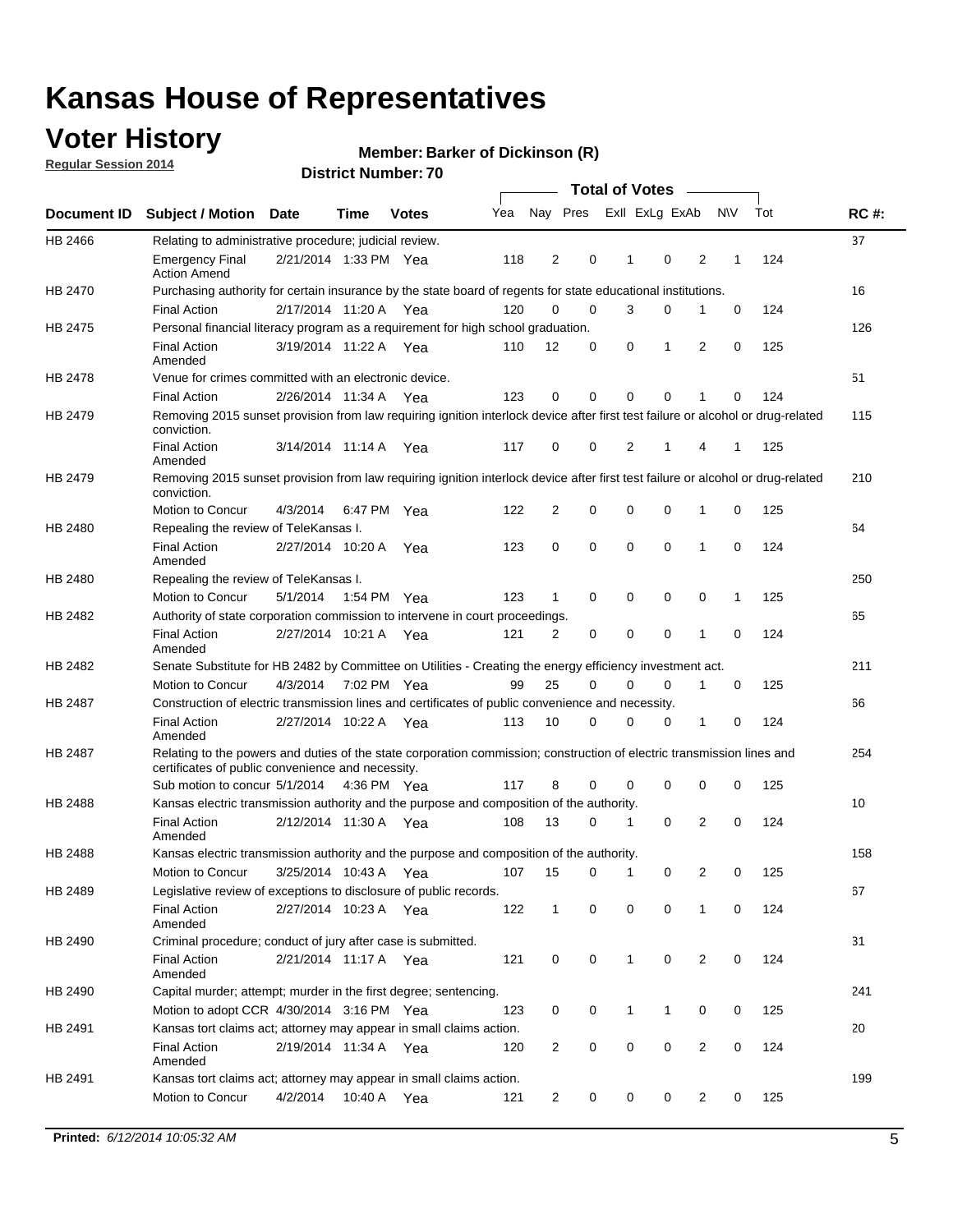### **Voter History**

**Regular Session 2014**

#### **Member: Barker of Dickinson (R)**

|                    |                                                                                                                                                                                                                                                        |                       |             |              |     |          |          | <b>Total of Votes</b> |              |                |              |     |              |
|--------------------|--------------------------------------------------------------------------------------------------------------------------------------------------------------------------------------------------------------------------------------------------------|-----------------------|-------------|--------------|-----|----------|----------|-----------------------|--------------|----------------|--------------|-----|--------------|
| <b>Document ID</b> | <b>Subject / Motion Date</b>                                                                                                                                                                                                                           |                       | Time        | <b>Votes</b> | Yea | Nay Pres |          | Exll ExLg ExAb        |              |                | <b>NV</b>    | Tot | <b>RC#:</b>  |
| HB 2493            | Relating to surety regulation, appearance bonds and unlawful sexual relations.                                                                                                                                                                         |                       |             |              |     |          |          |                       |              |                |              |     | 23           |
|                    | <b>Final Action</b><br>Amended                                                                                                                                                                                                                         | 2/20/2014 11:14 A     |             | Yea          | 113 | 10       | 0        | 0                     | $\mathbf 0$  | 0              | $\mathbf 1$  | 124 |              |
| HB 2495            | Concerning sentencing dispositions, probation and postrelease supervision.                                                                                                                                                                             |                       |             |              |     |          |          |                       |              |                |              |     | 24           |
|                    | <b>Final Action</b><br>Amended                                                                                                                                                                                                                         | 2/20/2014 11:17 A Yea |             |              | 122 | 1        | 0        | 0                     | $\mathbf 0$  | $\mathbf 0$    | -1           | 124 |              |
| HB 2501            | Human trafficking and related crimes; penalties for buying sexual relations; records and reporting by courts; staff secure facility 25<br>requirements.                                                                                                |                       |             |              |     |          |          |                       |              |                |              |     |              |
|                    | <b>Final Action</b><br>Amended                                                                                                                                                                                                                         | 2/20/2014 11:18 A Yea |             |              | 123 | $\Omega$ | 0        | 0                     | $\Omega$     | $\mathbf 0$    | 1            | 124 |              |
| HB 2502            | Allowing victim notification on status change of person confined.                                                                                                                                                                                      |                       |             |              |     |          |          |                       |              |                |              |     | 26           |
|                    | <b>Final Action</b>                                                                                                                                                                                                                                    | 2/20/2014 11:20 A Yea |             |              | 123 | $\Omega$ | 0        | $\mathbf{0}$          | $\Omega$     | $\Omega$       |              | 124 |              |
| HB 2503            | Substitute for HB 2503 by Committee on Federal and State Affairs -- Carrying of concealed handguns by law enforcement<br>officers.                                                                                                                     |                       |             |              |     |          |          |                       |              |                |              |     | 230          |
|                    | Final Action Sub Bill 4/5/2014                                                                                                                                                                                                                         |                       | 10:22 A     | Yea          | 119 |          | 0        | 0                     | 0            | 4              |              | 125 |              |
| HB 2504            | Repealing outdated provisions relating to the purchase of certain real estate by the department of corrections.                                                                                                                                        |                       |             |              |     |          |          |                       |              |                |              |     | 18           |
|                    | <b>Final Action</b>                                                                                                                                                                                                                                    | 2/19/2014 11:31 A Yea |             |              | 122 | $\Omega$ | $\Omega$ | 0                     | $\mathbf{0}$ | $\overline{2}$ | 0            | 124 |              |
| HB 2506            | Repealing K.S.A. 72-60b03, the effective date of the midwestern higher education compact act.                                                                                                                                                          |                       |             |              |     |          |          |                       |              |                |              |     | 52           |
|                    | <b>Final Action</b>                                                                                                                                                                                                                                    | 2/26/2014 11:35 A Yea |             |              | 122 |          | $\Omega$ | 0                     | 0            | 1              | 0            | 124 |              |
| HB 2506            | Senate Substitute for HB 2506 by Committee on Ways and Means - Education; appropriations for FY 2014 and FY 2015 for<br>various state agencies; amendments concerning postsecondary education; amendments to provisions relating to school<br>finance. |                       |             |              |     |          |          |                       |              |                |              |     | 238          |
|                    | Motion to Adopt CCR 4/6/2014                                                                                                                                                                                                                           |                       | 9:45 PM Yea |              | 63  | 57       | 0        | 0                     | 0            | 4              | -1           | 125 |              |
| HB 2509            | Emergency medical services amendments.                                                                                                                                                                                                                 |                       |             |              |     |          |          |                       |              |                |              |     | 101          |
|                    | Emergency Final<br><b>Action Amend</b>                                                                                                                                                                                                                 | 2/27/2014 4:24 PM Yea |             |              | 123 | 0        | 0        | $\mathbf 0$           | 0            | 1              | 0            | 124 |              |
| HB 2510            | Pharmacists and pharmacies; pharmacy technicians; registration and grounds for denial of registration.                                                                                                                                                 |                       |             |              |     |          |          |                       |              |                |              |     | 84           |
|                    | <b>Emergency Final</b><br>Action                                                                                                                                                                                                                       | 2/27/2014 4:01 PM Nay |             |              | 71  | 52       | 0        | 0                     | 0            | 1              | 0            | 124 |              |
| HB 2511            | Liability for property tax on personal property; sale or abandonment of personal property.                                                                                                                                                             |                       |             |              |     |          |          |                       |              |                |              |     | 27           |
|                    | <b>Final Action</b>                                                                                                                                                                                                                                    | 2/20/2014 11:21 A     |             | Yea          | 123 | $\Omega$ | $\Omega$ | 0                     | 0            | 1              | 0            | 124 |              |
| HB 2514            | Exemption for Federal Home Loan Bank in certain insolvency proceedings involving insurance companies.                                                                                                                                                  |                       |             |              |     |          |          |                       |              |                |              |     | $\mathbf{2}$ |
|                    | <b>Final Action</b>                                                                                                                                                                                                                                    | 2/10/2014 11:08 A     |             | Yea          | 118 | $\Omega$ | $\Omega$ | 3                     | 1            | 2              | $\mathbf 0$  | 124 |              |
| HB 2515            | Insurance; confidentiality of work papers from analysis of analysis of financial regulation or market regulation of insurance<br>company or affiliates.                                                                                                |                       |             |              |     |          |          |                       |              |                |              |     | 82           |
|                    | <b>Emergency Final</b><br>Action                                                                                                                                                                                                                       | 2/27/2014 3:58 PM Yea |             |              | 123 | 0        | 0        | 0                     | 0            | 1              | 0            | 124 |              |
| HB 2515            | Updating statutory references and making corresponding changes due to Executive Reorganization Order No. 41.                                                                                                                                           |                       |             |              |     |          |          |                       |              |                |              |     | 269          |
|                    | Motion to Adopt CCR 5/2/2014 3:31 PM Yea                                                                                                                                                                                                               |                       |             |              | 118 | 4        | 0        | 0                     | $\mathbf{1}$ | $\mathbf{1}$   | $\mathbf{1}$ | 125 |              |
| HB 2516            | Amendments relating to health care provider liability insurance and to companies organized to provide such insurance.                                                                                                                                  |                       |             |              |     |          |          |                       |              |                |              |     | 3            |
|                    | <b>Final Action</b><br>Amended                                                                                                                                                                                                                         | 2/10/2014 11:10 A Yea |             |              | 118 | 0        | 0        | 3                     | 1            | 2              | 0            | 124 |              |
| HB 2516            | Amendments relating to health care provider liability insurance and to companies organized to provide such insurance.                                                                                                                                  |                       |             |              |     |          |          |                       |              |                |              |     | 191          |
|                    | Motion to Concur                                                                                                                                                                                                                                       | 3/31/2014 11:40 A Yea |             |              | 121 | 0        | 0        | 1                     | 0            | 2              | $\mathbf{1}$ | 125 |              |
| HB 2518            | Relating to ballot language statements.                                                                                                                                                                                                                |                       |             |              |     |          |          |                       |              |                |              |     | 40           |
|                    | Emergency Final<br><b>Action Amend</b>                                                                                                                                                                                                                 | 2/21/2014 1:37 PM Yea |             |              | 116 | 4        | 0        | 1                     | 0            | 2              | 1            | 124 |              |
| HB 2525            | Kansas money transmitter act concerning change of controlling interest and notification.                                                                                                                                                               |                       |             |              |     |          |          |                       |              |                |              |     | 32           |
|                    | <b>Final Action</b>                                                                                                                                                                                                                                    | 2/21/2014 11:18 A Yea |             |              | 105 | 16       | 0        | $\mathbf{1}$          | 0            | 2              | 0            | 124 |              |
| HB 2525            | Kansas money transmitter act concerning change of controlling interest and notification.                                                                                                                                                               |                       |             |              |     |          |          |                       |              |                |              |     | 252          |
|                    | Motion to Concur                                                                                                                                                                                                                                       | 5/1/2014              |             | 1:59 PM Yea  | 112 | 13       | 0        | 0                     | 0            | 0              | 0            | 125 |              |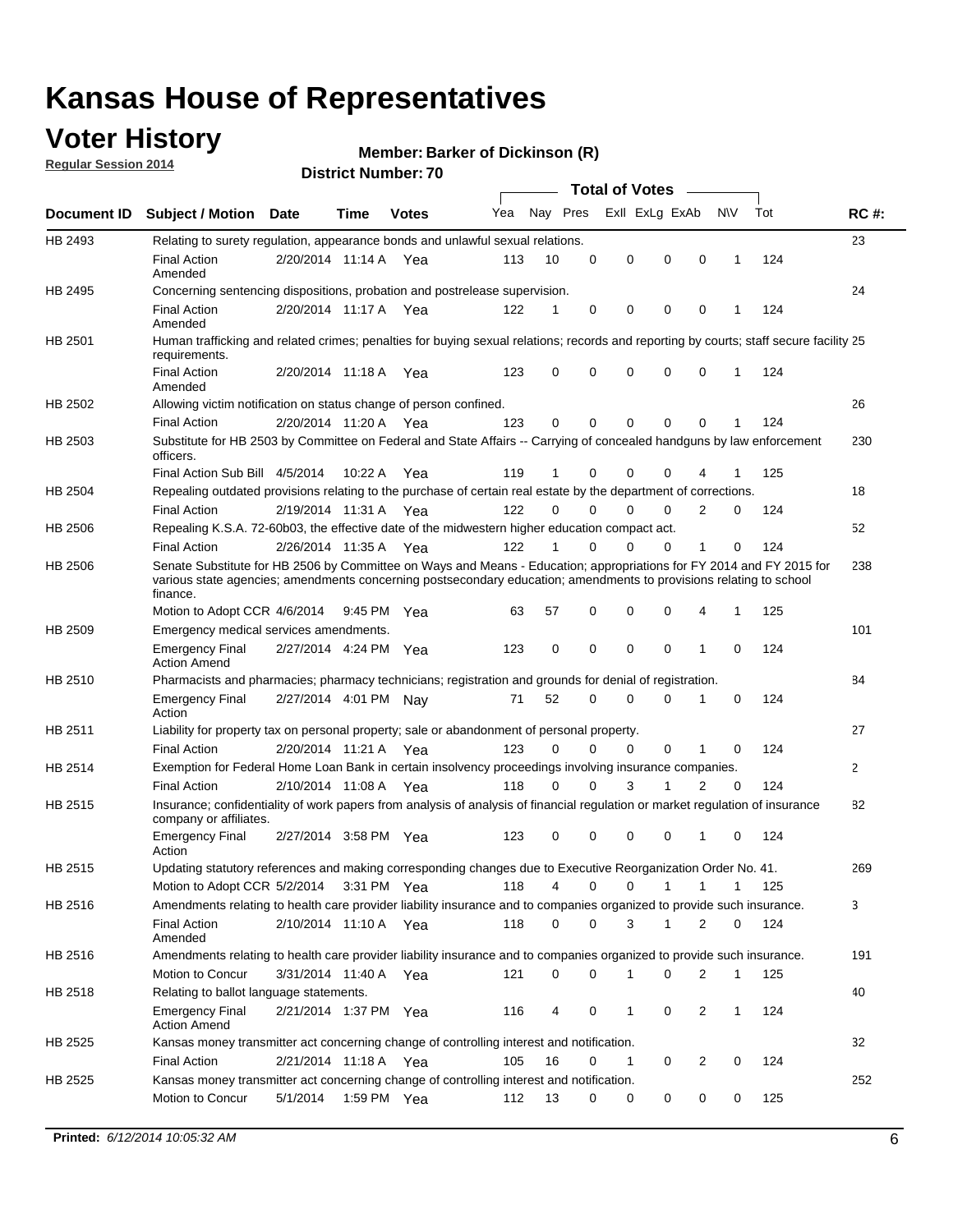#### **Voter History Regular Session 2014**

|  |  | Member: Barker of Dickinson (R) |  |
|--|--|---------------------------------|--|
|--|--|---------------------------------|--|

|                |                                                                                                                                                                                                                                                                                                                                           |                       |             | ט ו וטעווווט <del>כ</del> ו ועו |     |    |             | <b>Total of Votes</b> |                |              |   |     |             |
|----------------|-------------------------------------------------------------------------------------------------------------------------------------------------------------------------------------------------------------------------------------------------------------------------------------------------------------------------------------------|-----------------------|-------------|---------------------------------|-----|----|-------------|-----------------------|----------------|--------------|---|-----|-------------|
| Document ID    | <b>Subject / Motion Date</b>                                                                                                                                                                                                                                                                                                              |                       | Time        | <b>Votes</b>                    | Yea |    | Nay Pres    |                       | Exll ExLg ExAb | N\V          |   | Tot | <b>RC#:</b> |
| HB 2533        | Changing interest credit amounts, member distributions upon termination or death and retirement annuities under the KPERS 42<br>Act of 2015.                                                                                                                                                                                              |                       |             |                                 |     |    |             |                       |                |              |   |     |             |
|                | <b>Emergency Final</b><br><b>Action Amend</b>                                                                                                                                                                                                                                                                                             | 2/21/2014 1:40 PM Yea |             |                                 | 94  | 26 | 0           | $\mathbf{1}$          | 0              | 2            | 1 | 124 |             |
| HB 2537        | Eliminating font size and type requirement for disclosure statements contained in insurance contracts and explanatory<br>materials printed in any language other than English.                                                                                                                                                            |                       |             |                                 |     |    |             |                       |                |              |   |     | 81          |
|                | <b>Emergency Final</b><br>Action                                                                                                                                                                                                                                                                                                          | 2/27/2014 3:56 PM Yea |             |                                 | 119 | 4  | 0           | 0                     | 0              | 1            | 0 | 124 |             |
| HB 2537        | Insurance; eliminating font and type requirements for certain non-English insurance documents; confidentiality of certain<br>documents; continuation of health insurance for spouse and children of certain emergency personnel and employees of the<br>department of corrections; purchase of certain insurance by the state fair board. |                       |             |                                 |     |    |             |                       |                |              |   |     | 249         |
|                | Motion to adopt CCR 4/30/2014 3:58 PM Yea                                                                                                                                                                                                                                                                                                 |                       |             |                                 | 122 | 0  | 0           | 1                     | -1             | 0            | 1 | 125 |             |
| HB 2538        | Giving landowner right of first refusal for antlers of deer illegally shot on landowner's property.                                                                                                                                                                                                                                       |                       |             |                                 |     |    |             |                       |                |              |   |     | 102         |
|                | <b>Emergency Final</b><br><b>Action Amend</b>                                                                                                                                                                                                                                                                                             | 2/27/2014 4:26 PM Yea |             |                                 | 106 | 17 | 0           | 0                     | 0              | 1            | 0 | 124 |             |
| HB 2541        | Substitute for HB2541 by Committee on Local Government—plastic bottles and containers; labeling; solid waste landfill<br>restrictions.                                                                                                                                                                                                    |                       |             |                                 |     |    |             |                       |                |              |   |     | 121         |
|                | Final Action Sub Bill 3/17/2014 11:21 A Yea                                                                                                                                                                                                                                                                                               |                       |             |                                 | 102 | 21 | 0           | $\mathbf 0$           | 0              | 2            | 0 | 125 |             |
| HB 2542        | Property tax exemption for amateur-built aircraft.<br><b>Final Action</b>                                                                                                                                                                                                                                                                 | 3/13/2014 11:22 A Yea |             |                                 | 116 | 4  | 0           | $\mathbf{1}$          | 1              | 2            | 1 | 125 | 112         |
| HB 2544        | Amended<br>Authorizing postsecondary educational institutions to enter into the state authorization reciprocity agreement to provide<br>distance education.                                                                                                                                                                               |                       |             |                                 |     |    |             |                       |                |              |   |     | 17          |
|                | <b>Final Action</b>                                                                                                                                                                                                                                                                                                                       | 2/17/2014 11:21 A Yea |             |                                 | 120 | 0  | 0           | 3                     | 0              | 1            | 0 | 124 |             |
| HB 2545        | Extending sunset date on certain agriculture fees from July 1, 2015, to July 1, 2019.                                                                                                                                                                                                                                                     |                       |             |                                 |     |    |             |                       |                |              |   |     | 68          |
|                | <b>Final Action</b><br>Amended                                                                                                                                                                                                                                                                                                            | 2/27/2014 10:25 A Yea |             |                                 | 99  | 24 | 0           | $\mathbf 0$           | $\Omega$       | 1            | 0 | 124 |             |
| <b>HB 2547</b> | Changing the map copy requirement in mining permit application.                                                                                                                                                                                                                                                                           |                       |             |                                 |     |    |             |                       |                |              |   |     | 53          |
|                | <b>Final Action</b>                                                                                                                                                                                                                                                                                                                       | 2/26/2014 11:36 A     |             | Yea                             | 123 | 0  | 0           | 0                     | 0              | 1            | 0 | 124 |             |
| HB 2548        | Creating the water program management fund and transferring the air quality fee fund.                                                                                                                                                                                                                                                     |                       |             |                                 |     |    |             |                       |                |              |   |     | 46          |
|                | <b>Emergency Final</b><br>Action                                                                                                                                                                                                                                                                                                          | 2/21/2014 1:46 PM Yea |             |                                 | 119 | 1  | 0           | 1                     | 0              | 2            | 1 | 124 |             |
| HB 2549        | Allowing burial of hazardous waste on-site.                                                                                                                                                                                                                                                                                               |                       |             |                                 |     |    |             |                       |                |              |   |     | 54          |
|                | <b>Final Action</b>                                                                                                                                                                                                                                                                                                                       | 2/26/2014 11:38 A     |             | Yea                             | 123 | 0  | $\mathbf 0$ | 0                     | 0              | 1            | 0 | 124 |             |
| HB 2550        | Repeal of the atmospheric mercury deposition monitoring network.                                                                                                                                                                                                                                                                          |                       |             |                                 |     |    |             |                       |                |              |   |     | 33          |
|                | <b>Final Action</b>                                                                                                                                                                                                                                                                                                                       | 2/21/2014 11:20 A Yea |             |                                 | 92  | 29 | 0           | 1                     | 0              | 2            | 0 | 124 |             |
| HB 2551        | Repealing regulation of PCB disposal facilities.                                                                                                                                                                                                                                                                                          |                       |             |                                 |     |    |             |                       |                |              |   |     | 47          |
|                | <b>Emergency Final</b><br>Action Amend                                                                                                                                                                                                                                                                                                    | 2/21/2014 1:47 PM Yea |             |                                 | 100 | 20 | 0           | 1                     | 0              | 2            | 1 | 124 |             |
| HB 2551        | Repealing the regulation of PCB disposal facilities; making changes to the atmospheric mercury deposition monitoring network 271<br>and the disposal of plastic bottles, containers and solid waste.                                                                                                                                      |                       |             |                                 |     |    |             |                       |                |              |   |     |             |
|                | Motion to Adopt CCR 5/2/2014 3:45 PM Yea                                                                                                                                                                                                                                                                                                  |                       |             |                                 | 105 | 17 | 0           | 0                     | 1              | 1            | 1 | 125 |             |
| HB 2552        | Managed care organizations, prompt payment.                                                                                                                                                                                                                                                                                               |                       |             |                                 |     |    |             |                       |                |              |   |     | 69          |
|                | <b>Final Action</b><br>Amended                                                                                                                                                                                                                                                                                                            | 2/27/2014 10:26 A Yea |             |                                 | 123 | 0  | 0           | 0                     | 0              | 1            | 0 | 124 |             |
| HB 2552        | Kansas medical assistance program; managed care organizations; consent for expansion of certain medicaid services.                                                                                                                                                                                                                        |                       |             |                                 |     |    |             |                       |                |              |   |     | 225         |
|                | Motion to Concur                                                                                                                                                                                                                                                                                                                          | 4/4/2014              | 6:13 PM Yea |                                 | 68  | 54 | 0           | 0                     | 1              | 2            | 0 | 125 |             |
| HB 2553        | Health care compact.                                                                                                                                                                                                                                                                                                                      |                       |             |                                 |     |    |             |                       |                |              |   |     | 141         |
|                | <b>Final Action</b>                                                                                                                                                                                                                                                                                                                       | 3/24/2014 10:15 A Yea |             |                                 | 74  | 48 | 0           | 0                     | 0              | 3            | 0 | 125 |             |
| HB 2555        | Release of information in support of arrest warrants and search warrants.                                                                                                                                                                                                                                                                 |                       |             |                                 |     |    |             |                       |                |              |   |     | 86          |
|                | <b>Emergency Final</b><br><b>Action Amend</b>                                                                                                                                                                                                                                                                                             | 2/27/2014 4:04 PM Yea |             |                                 | 113 | 10 | 0           | 0                     | 0              | $\mathbf{1}$ | 0 | 124 |             |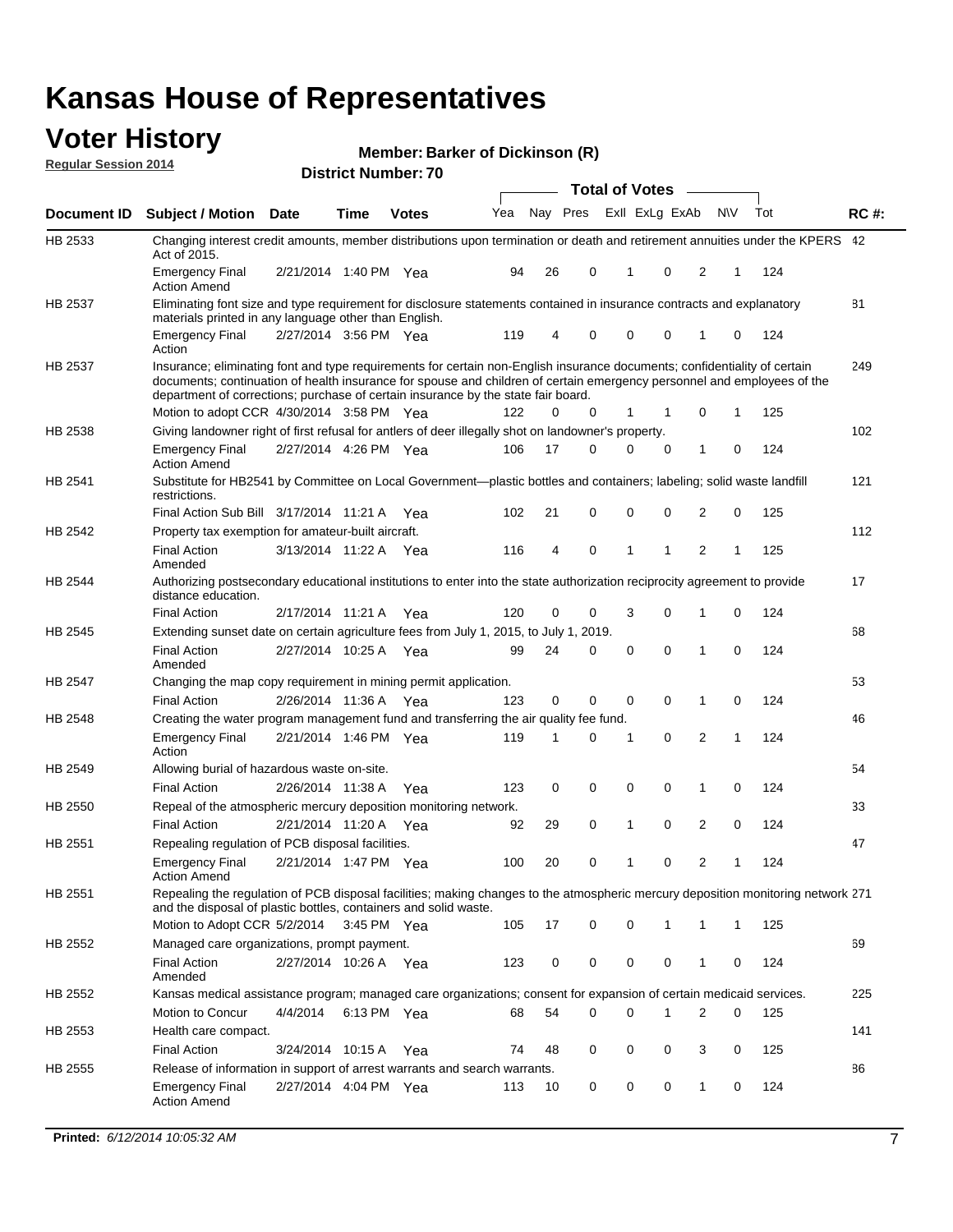### **Voter History**

**Regular Session 2014**

#### **Member: Barker of Dickinson (R)**

|                |                                                                                                                                                                                                                                                                                                                                                           |                       |             | <b>DISUILLINUIIINGI.</b> |     |          |          | <b>Total of Votes</b> |             |   |              |     |             |
|----------------|-----------------------------------------------------------------------------------------------------------------------------------------------------------------------------------------------------------------------------------------------------------------------------------------------------------------------------------------------------------|-----------------------|-------------|--------------------------|-----|----------|----------|-----------------------|-------------|---|--------------|-----|-------------|
| Document ID    | <b>Subject / Motion Date</b>                                                                                                                                                                                                                                                                                                                              |                       | <b>Time</b> | <b>Votes</b>             | Yea | Nay Pres |          | Exll ExLg ExAb        |             |   | N\V          | Tot | <b>RC#:</b> |
| <b>HB 2557</b> | Changing penalties for certain taxpayers who file incorrect returns under Kansas income tax act.                                                                                                                                                                                                                                                          |                       |             |                          |     |          |          |                       |             |   |              |     | 21          |
|                | <b>Final Action</b><br>Amended                                                                                                                                                                                                                                                                                                                            | 2/19/2014 11:35 A Yea |             |                          | 122 | 0        | $\Omega$ | 0                     | $\mathbf 0$ | 2 | 0            | 124 |             |
| HB 2561        | Licensure of pharmacists and registration of pharmacy interns by board of pharmacy.                                                                                                                                                                                                                                                                       |                       |             |                          |     |          |          |                       |             |   |              |     | 55          |
|                | <b>Final Action</b>                                                                                                                                                                                                                                                                                                                                       | 2/26/2014 11:39 A     |             | Yea                      | 105 | 18       | 0        | 0                     | $\mathbf 0$ | 1 | 0            | 124 |             |
| HB 2564        | Requiring 60-day wait before re-employment for retirement benefit eligibility.                                                                                                                                                                                                                                                                            |                       |             |                          |     |          |          |                       |             |   |              |     | 43          |
|                | <b>Emergency Final</b><br>Action                                                                                                                                                                                                                                                                                                                          | 2/21/2014 1:41 PM Yea |             |                          | 120 | 0        | 0        | 1                     | $\mathbf 0$ | 2 | $\mathbf{1}$ | 124 |             |
| HB 2566        | Requiring court fee for forensic audio and video examination services.                                                                                                                                                                                                                                                                                    |                       |             |                          |     |          |          |                       |             |   |              |     | 93          |
|                | <b>Emergency Final</b><br>Action                                                                                                                                                                                                                                                                                                                          | 2/27/2014 4:12 PM Yea |             |                          | 123 | 0        | 0        | 0                     | 0           | 1 | 0            | 124 |             |
| HB 2568        | Domestic relations; Kansas family law code; child support guidelines.                                                                                                                                                                                                                                                                                     |                       |             |                          |     |          |          |                       |             |   |              |     | 70          |
|                | <b>Final Action</b><br>Amended                                                                                                                                                                                                                                                                                                                            | 2/27/2014 10:27 A Yea |             |                          | 123 | 0        | 0        | 0                     | $\mathbf 0$ | 1 | $\mathbf 0$  | 124 |             |
| HB 2568        | Domestic relations; Kansas family law code; child support guidelines.                                                                                                                                                                                                                                                                                     |                       |             |                          |     |          |          |                       |             |   |              |     | 268         |
|                | Motion to adopt CCR 5/2/2014                                                                                                                                                                                                                                                                                                                              |                       | 3:28 PM Yea |                          | 123 | 0        | 0        | 0                     | 1           | 1 | 0            | 125 |             |
| HB 2576        | Employment security law; creation of "new employer rate."                                                                                                                                                                                                                                                                                                 |                       |             |                          |     |          |          |                       |             |   |              |     | 71          |
|                | <b>Final Action</b><br>Amended                                                                                                                                                                                                                                                                                                                            | 2/27/2014 10:28 A Yea |             |                          | 123 | 0        | 0        | $\mathbf 0$           | $\mathbf 0$ | 1 | 0            | 124 |             |
| HB 2576        | Employment security law; creation of "new employer rate."                                                                                                                                                                                                                                                                                                 |                       |             |                          |     |          |          |                       |             |   |              |     | 159         |
|                | Motion to Concur                                                                                                                                                                                                                                                                                                                                          | 3/25/2014 10:47 A     |             | Yea                      | 122 | $\Omega$ | 0        | 1                     | $\Omega$    | 2 | 0            | 125 |             |
| <b>HB 2577</b> | Allowing parents to remain anonymous when surrendering an infant under the newborn protection act.                                                                                                                                                                                                                                                        |                       |             |                          |     |          |          |                       |             |   |              |     | 56          |
|                | <b>Final Action</b><br>Amended                                                                                                                                                                                                                                                                                                                            | 2/26/2014 11:41 A Yea |             |                          | 123 | 0        | 0        | 0                     | 0           | 1 | 0            | 124 |             |
| HB 2577        | Allowing parents to remain anonymous when surrendering an infant under the newborn protection act.                                                                                                                                                                                                                                                        |                       |             |                          |     |          |          |                       |             |   |              |     | 220         |
|                | <b>Motion to Concur</b>                                                                                                                                                                                                                                                                                                                                   | 4/4/2014              | 11:45 A     | Yea                      | 121 | $\Omega$ | 0        |                       | 1           | 1 | $\mathbf{1}$ | 125 |             |
| HB 2578        | Certification by chief law enforcement officer for transfer of a firearm when required by federal law.                                                                                                                                                                                                                                                    |                       |             |                          |     |          |          |                       |             |   |              |     | 122         |
|                | <b>Final Action</b><br>Amended                                                                                                                                                                                                                                                                                                                            | 3/17/2014 11:22 A Yea |             |                          | 123 | 0        | 0        | 0                     | 0           | 2 | 0            | 125 |             |
| HB 2578        | Regulating the possession of weapons.                                                                                                                                                                                                                                                                                                                     |                       |             |                          |     |          |          |                       |             |   |              |     | 235         |
|                | Motion to Adopt CCR 4/5/2014 4:40 PM Yea                                                                                                                                                                                                                                                                                                                  |                       |             |                          | 102 | 19       | 0        | $\mathbf 0$           | $\mathbf 0$ | 4 | 0            | 125 |             |
| HB 2580        | Specifying the duties of the state fire marshal relating to regional emergency response teams for hazardous materials and<br>search and rescue incidents.                                                                                                                                                                                                 |                       |             |                          |     |          |          |                       |             |   |              |     | 72          |
|                | <b>Final Action</b><br>Amended                                                                                                                                                                                                                                                                                                                            | 2/27/2014 10:29 A     |             | Yea                      | 113 | 10       | 0        | 0                     | 0           | 1 | 0            | 124 |             |
| HB 2580        | Kansas Real Estate Appraisal Board; licensee fingerprinting and criminal background checks.                                                                                                                                                                                                                                                               |                       |             |                          |     |          |          |                       |             |   |              |     | 272         |
|                | Motion to adopt CCR 5/2/2014 3:49 PM Yea                                                                                                                                                                                                                                                                                                                  |                       |             |                          | 115 | 7        | 0        | 0                     | 1           | 1 | $\mathbf{1}$ | 125 |             |
| HB 2582        | Creating an exemption from food establishment licensing for churches.                                                                                                                                                                                                                                                                                     |                       |             |                          |     |          |          |                       |             |   |              |     | 57          |
|                | <b>Final Action</b>                                                                                                                                                                                                                                                                                                                                       | 2/26/2014 11:42 A Yea |             |                          | 123 | 0        | 0        | 0                     | 0           | 1 | 0            | 124 |             |
| HB 2588        | Child in need of care; juvenile offenders; permanent custodians.                                                                                                                                                                                                                                                                                          |                       |             |                          |     |          |          |                       |             |   |              |     | 94          |
|                | <b>Emergency Final</b><br><b>Action Amend</b>                                                                                                                                                                                                                                                                                                             | 2/27/2014 4:14 PM Yea |             |                          | 123 | 0        | 0        | 0                     | 0           | 1 | 0            | 124 |             |
| HB 2588        | Senate Substitute for HB 2588 by Committee on Judiciary - Concerning children and minors; relating to children in need of<br>care; placement in juvenile detention facilities; permanent custodians; relating to juvenile offenders; alternative adjudication;<br>youth residential centers and services; risk assessment; sentencing; good time credits. |                       |             |                          |     |          |          |                       |             |   |              |     | 244         |
|                | Motion to adopt CCR 4/30/2014 3:36 PM Yea                                                                                                                                                                                                                                                                                                                 |                       |             |                          | 123 | 0        | 0        | 1                     | 1           | 0 | 0            | 125 |             |
| HB 2591        | Requiring certain audit reports to be filed electronically and to be filed only with the department of administration.                                                                                                                                                                                                                                    |                       |             |                          |     |          |          |                       |             |   |              |     | 58          |
|                | <b>Final Action</b>                                                                                                                                                                                                                                                                                                                                       | 2/26/2014 11:43 A Yea |             |                          | 123 | 0        | 0        | 0                     | 0           | 1 | 0            | 124 |             |
| HB 2595        | State fossils; the tylosaurus and the pteranodon.                                                                                                                                                                                                                                                                                                         |                       |             |                          |     |          |          |                       |             |   |              |     | 73          |
|                | <b>Final Action</b><br>Amended                                                                                                                                                                                                                                                                                                                            | 2/27/2014 10:31 A Yea |             |                          | 96  | 27       | 0        | 0                     | 0           | 1 | 0            | 124 |             |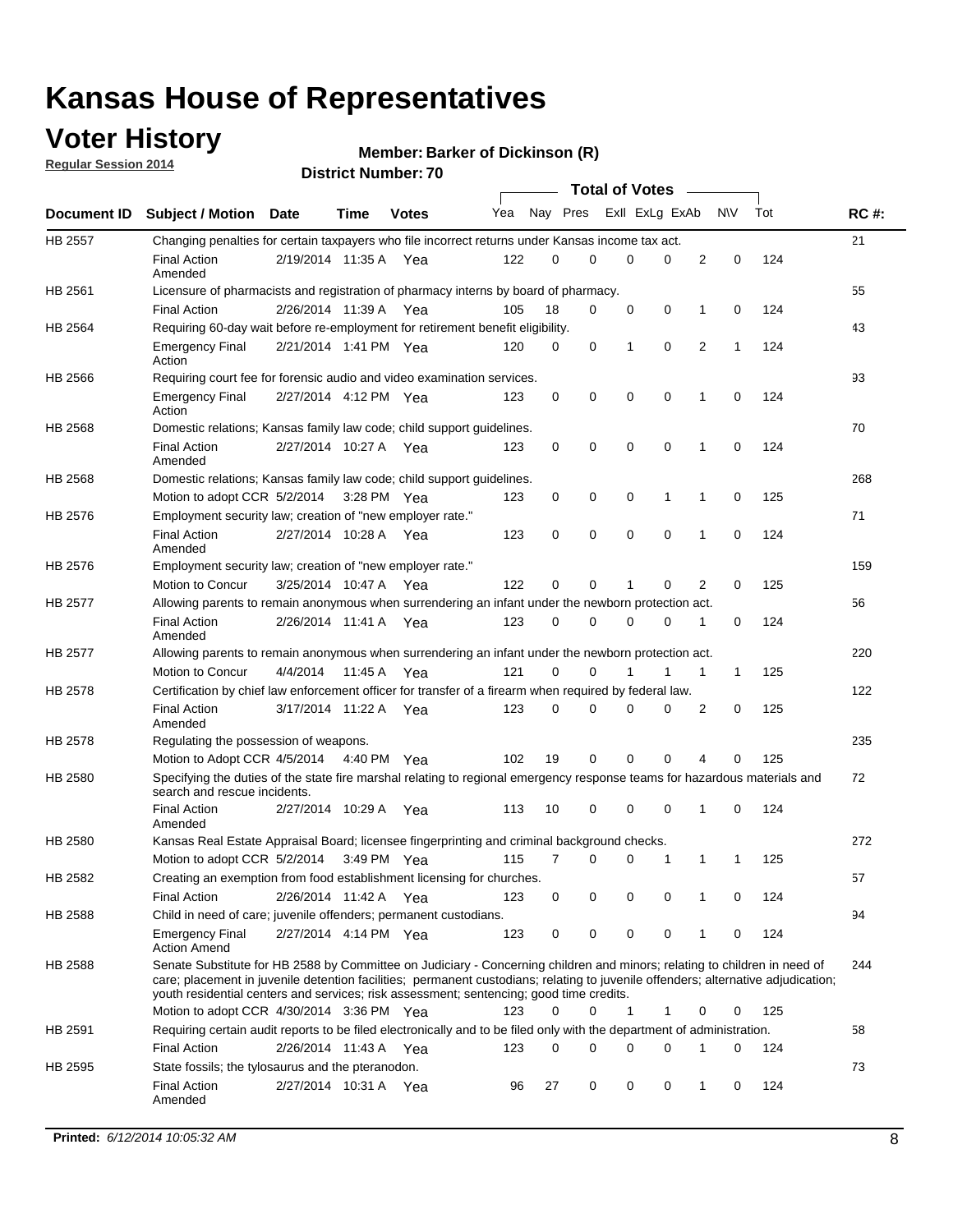### **Voter History**

**Regular Session 2014**

**Member: Barker of Dickinson (R)** 

|                    |                                                                                                                                                                                                                                       |                       |             | <b>DISTRICT MAILINGLY</b> |     |                |             | <b>Total of Votes</b> |             |                |              |           |     |             |
|--------------------|---------------------------------------------------------------------------------------------------------------------------------------------------------------------------------------------------------------------------------------|-----------------------|-------------|---------------------------|-----|----------------|-------------|-----------------------|-------------|----------------|--------------|-----------|-----|-------------|
| <b>Document ID</b> | <b>Subject / Motion</b>                                                                                                                                                                                                               | <b>Date</b>           | Time        | <b>Votes</b>              | Yea |                | Nay Pres    |                       |             | Exll ExLg ExAb |              | <b>NV</b> | Tot | <b>RC#:</b> |
| HB 2596            | Computation of retirement benefits when a state officer or employee is placed on furlough or has reduction in compensation.                                                                                                           |                       |             |                           |     |                |             |                       |             |                |              |           |     | 74          |
|                    | <b>Final Action</b>                                                                                                                                                                                                                   | 2/27/2014 10:33 A     |             | Yea                       | 123 | 0              | 0           |                       | 0           | $\Omega$       |              | 0         | 124 |             |
| HB 2596            | Computation of retirement benefits when a state officer or employee is placed on furlough or has reduction in<br>compensation.                                                                                                        |                       |             |                           |     |                |             |                       |             |                |              |           |     | 246         |
|                    | Motion to adopt CCR 4/30/2014 3:45 PM Yea                                                                                                                                                                                             |                       |             |                           | 123 | 0              | 0           |                       | 1           | 1              | 0            | 0         | 125 |             |
| HB 2597            | Municipal recycling services                                                                                                                                                                                                          |                       |             |                           |     |                |             |                       |             |                |              |           |     | 97          |
|                    | <b>Emergency Final</b><br><b>Action Amend</b>                                                                                                                                                                                         | 2/27/2014 4:20 PM Yea |             |                           | 105 | 18             | $\mathbf 0$ |                       | $\mathbf 0$ | 0              | 1            | 0         | 124 |             |
| HB 2599            | Authorizing the secretary of state to grant an easement to the unified government of Wyandotte county.                                                                                                                                |                       |             |                           |     |                |             |                       |             |                |              |           |     | 22          |
|                    | <b>Final Action</b>                                                                                                                                                                                                                   | 2/19/2014 11:37 A     |             | Yea                       | 120 | $\overline{2}$ | 0           |                       | $\mathbf 0$ | $\Omega$       | 2            | 0         | 124 |             |
| HB 2599            | Authorizing the secretary of state to grant an easement to the unified government of Wyandotte county.                                                                                                                                |                       |             |                           |     |                |             |                       |             |                |              |           |     | 118         |
|                    | Motion to Concur                                                                                                                                                                                                                      | 3/14/2014 11:25 A Yea |             |                           | 118 | $\Omega$       | 0           |                       | 2           | 1              | 4            | 0         | 125 |             |
| HB 2602            | Increasing the percentage of unclassified employees allowed to be employed by KPERS from 25% to 50%.                                                                                                                                  |                       |             |                           |     |                |             |                       |             |                |              |           |     | 44          |
|                    | <b>Emergency Final</b><br>Action                                                                                                                                                                                                      | 2/21/2014 1:43 PM Yea |             |                           | 107 | 13             | 0           |                       | 1           | $\Omega$       | 2            | 1         | 124 |             |
| HB 2602            | Increasing the percentage of unclassified employees allowed to be employed by KPERS from 25% to 50%.                                                                                                                                  |                       |             |                           |     |                |             |                       |             |                |              |           |     | 195         |
|                    | Motion to Concur                                                                                                                                                                                                                      | 4/1/2014              | 10:57 A Yea |                           | 108 | 15             | 0           |                       | 1           | 0              | 1            | 0         | 125 |             |
| HB 2609            | Practice of pharmacy; filling and refilling of prescriptions.                                                                                                                                                                         |                       |             |                           |     |                |             |                       |             |                |              |           |     | 105         |
|                    | <b>Emergency Final</b><br><b>Action Amend</b>                                                                                                                                                                                         | 2/27/2014 4:29 PM Yea |             |                           | 123 | 0              | $\mathbf 0$ |                       | $\mathbf 0$ | 0              | 1            | 0         | 124 |             |
| HB 2611            | Conduct of dental offices.                                                                                                                                                                                                            |                       |             |                           |     |                |             |                       |             |                |              |           |     | 83          |
|                    | <b>Emergency Final</b><br>Action                                                                                                                                                                                                      | 2/27/2014 3:59 PM Yea |             |                           | 123 | $\mathbf 0$    | $\mathbf 0$ |                       | $\mathbf 0$ | 0              | $\mathbf{1}$ | 0         | 124 |             |
| HB 2612            | Relating to district judge and district magistrate judge vacancies.                                                                                                                                                                   |                       |             |                           |     |                |             |                       |             |                |              |           |     | 75          |
|                    | <b>Final Action</b><br>Amended                                                                                                                                                                                                        | 2/27/2014 10:34 A     |             | Yea                       | 106 | 17             | 0           |                       | $\mathbf 0$ | 0              | 1            | 0         | 124 |             |
| HB 2613            | Relating to the issuance of stillbirth and unborn child's death certificates.                                                                                                                                                         |                       |             |                           |     |                |             |                       |             |                |              |           |     | 103         |
|                    | <b>Emergency Final</b><br><b>Action Amend</b>                                                                                                                                                                                         | 2/27/2014 4:27 PM Yea |             |                           | 122 | 1              | 0           |                       | $\mathbf 0$ | 0              | $\mathbf{1}$ | 0         | 124 |             |
| HB 2615            | Substitute for HB 2615 by Committee on Commerce, Labor and Economic Development - Workers compensation assigned<br>risk pool.                                                                                                         |                       |             |                           |     |                |             |                       |             |                |              |           |     | 185         |
|                    | <b>EFA Sub Bill</b><br>Amended                                                                                                                                                                                                        | 3/26/2014 3:42 PM Yea |             |                           | 98  | 25             | 0           |                       | 1           | 0              | 1            | 0         | 125 |             |
| HB 2616            | Secretary of labor; explore agreement to allow state of Kansas to enforce OSHA standards.                                                                                                                                             |                       |             |                           |     |                |             |                       |             |                |              |           |     | 92          |
|                    | <b>Emergency Final</b><br>Action                                                                                                                                                                                                      | 2/27/2014 4:11 PM Yea |             |                           | 93  | 30             | 0           |                       | 0           | 0              | 1            | 0         | 124 |             |
| HB 2616            | Senate Substitute for HB 2616 by Committee on Commerce - Secretary of labor directed to study state enforcement of OSHA 261<br>standards.                                                                                             |                       |             |                           |     |                |             |                       |             |                |              |           |     |             |
|                    | <b>Motion to Concur</b>                                                                                                                                                                                                               | 5/2/2014              | 11:47 A Yea |                           | 94  | 30             | 0           |                       | 0           |                | 0            | 0         | 125 |             |
| HB 2633            | Substitute for HB 2633 by Committee on Corrections and Juvenile Justice - Juvenile offenders; youth residential centers and<br>services; risk assessment; raising the age for prosecution as an adult; sentencing; good time credits. |                       |             |                           |     |                |             |                       |             |                |              |           |     | 106         |
|                    | <b>EFA Sub Bill</b><br>Amended                                                                                                                                                                                                        | 2/27/2014 4:31 PM Yea |             |                           | 122 | 1              | 0           |                       | $\mathbf 0$ | 0              | $\mathbf{1}$ | 0         | 124 |             |
| HB 2636            | Secretary of health and environment and air quality standards.                                                                                                                                                                        |                       |             |                           |     |                |             |                       |             |                |              |           |     | 45          |
|                    | <b>Emergency Final</b><br><b>Action Amend</b>                                                                                                                                                                                         | 2/21/2014 1:44 PM Yea |             |                           | 89  | 31             | 0           |                       | 1           | 0              | 2            | 1         | 124 |             |
| HB 2636            | Secretary of health and environment and air quality standards.                                                                                                                                                                        |                       |             |                           |     |                |             |                       |             |                |              |           |     | 212         |
|                    | Sub motion to concur 4/3/2014 7:20 PM Yea                                                                                                                                                                                             |                       |             |                           | 121 | 3              | 0           |                       | 0           | 0              |              | 0         | 125 |             |
| HB 2642            | Income tax deduction for net gain on the sale of certain horses, cattle or livestock; income tax credit for expenditures to make 131<br>dwelling or facility accessible for persons with a disability.                                |                       |             |                           |     |                |             |                       |             |                |              |           |     |             |
|                    | <b>Final Action</b><br>Amended                                                                                                                                                                                                        | 3/20/2014 11:17 A Yea |             |                           | 123 | 0              | 0           |                       | 0           | 1              | 1            | 0         | 125 |             |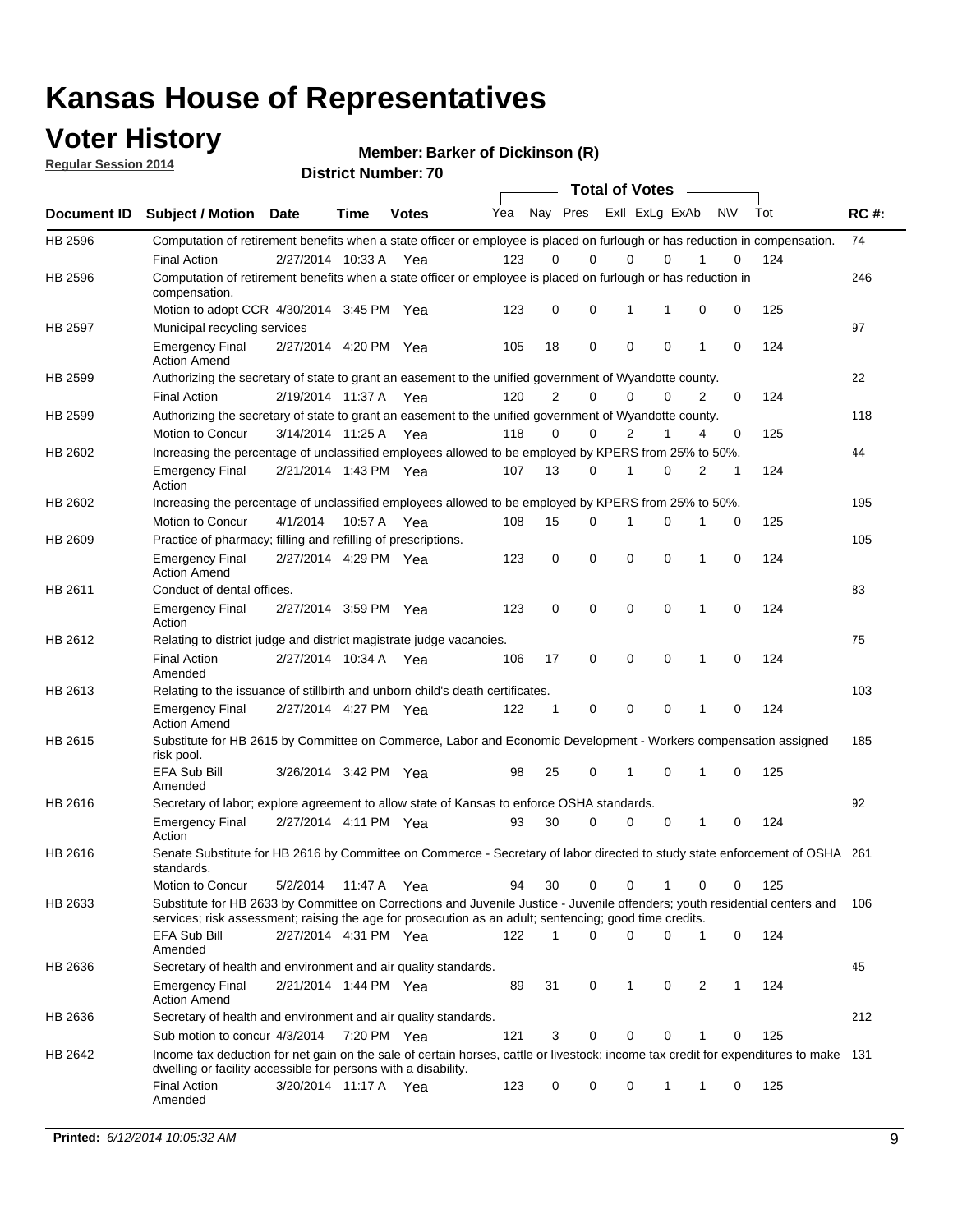#### **Voter History**

| <b>Regular Session 2014</b> | <b>VULGE LIBLUI Y</b><br>Member: Barker of Dickinson (R)                                                                                                                                                                                                                                                                                                                                                                                          |                                                     |      |              |     |          |                      |  |                |                |   |             |     |             |
|-----------------------------|---------------------------------------------------------------------------------------------------------------------------------------------------------------------------------------------------------------------------------------------------------------------------------------------------------------------------------------------------------------------------------------------------------------------------------------------------|-----------------------------------------------------|------|--------------|-----|----------|----------------------|--|----------------|----------------|---|-------------|-----|-------------|
|                             |                                                                                                                                                                                                                                                                                                                                                                                                                                                   | <b>District Number: 70</b><br><b>Total of Votes</b> |      |              |     |          |                      |  |                |                |   |             |     |             |
|                             | Document ID Subject / Motion Date                                                                                                                                                                                                                                                                                                                                                                                                                 |                                                     | Time | <b>Votes</b> | Yea |          | Nay Pres             |  |                | Exll ExLg ExAb |   | <b>NV</b>   | Tot | <b>RC#:</b> |
| HB 2643                     | Property tax; classification of commercial and industrial machinery and equipment as personal property; reclassification of                                                                                                                                                                                                                                                                                                                       |                                                     |      |              |     |          |                      |  |                |                |   |             |     | 164         |
|                             | property upon termination of IRB tax exemption; use of independent appraisers to appraiser certain<br><b>Final Action</b><br>Amended                                                                                                                                                                                                                                                                                                              | 3/26/2014 10:56 A Yea                               |      |              | 123 |          | $\Omega$<br>$\Omega$ |  | 1              | 0              | 1 | 0           | 125 |             |
| HB 2643                     | Property tax; classification of commercial and industrial machinery and equipment as personal property; reclassification of<br>property upon termination of IRB tax exemption; use of independent appraisers to appraiser certain complex property; motor<br>vehicles, members of military; mortgage registration tax phase out and replacement with fees; county clerk technology fund;<br>county treasurer technology fund.<br>Motion to Concur | 5/2/2014                                            |      | 5:12 PM Nay  | 16  | 108      | 0                    |  | 0              | 0              |   | 0           | 125 | 274         |
| HB 2643                     | Property tax; classification of commercial and industrial machinery and equipment as personal property; reclassification of<br>property upon termination of IRB tax exemption; use of independent appraisers to appraiser certain complex property; motor<br>vehicles, members of military; mortgage registration tax phase out and replacement with fees; county clerk technology fund;<br>county treasurer technology fund.                     |                                                     |      |              |     |          |                      |  |                |                |   |             |     | 286         |
|                             | Motion to adopt CCR 5/3/2014                                                                                                                                                                                                                                                                                                                                                                                                                      |                                                     |      | 1:53 AM Yea  | 70  | 53       | 0                    |  | 0              | $\mathbf 0$    | 1 | 1           | 125 |             |
| HB 2648                     | Property tax exemption for levees.                                                                                                                                                                                                                                                                                                                                                                                                                |                                                     |      |              |     |          |                      |  |                |                |   |             |     | 100         |
|                             | <b>Emergency Final</b><br><b>Action Amend</b>                                                                                                                                                                                                                                                                                                                                                                                                     | 2/27/2014 4:23 PM                                   |      | Nav          | 100 | 23       | 0                    |  | 0              | 0              | 1 | $\mathbf 0$ | 124 |             |
| HB 2651                     | County law library.                                                                                                                                                                                                                                                                                                                                                                                                                               |                                                     |      |              |     |          |                      |  |                |                |   |             |     | 76          |
|                             | <b>Final Action</b><br>Amended                                                                                                                                                                                                                                                                                                                                                                                                                    | 2/27/2014 10:38 A                                   |      | Yea          | 82  | 41       | $\mathbf 0$          |  | 0              | 0              | 1 | $\mathbf 0$ | 124 |             |
| HB 2655                     | Allowing veterans with PTSD to seek mental health treatment upon certain convictions.                                                                                                                                                                                                                                                                                                                                                             |                                                     |      |              |     |          |                      |  |                |                |   |             |     | 77          |
|                             | <b>Final Action</b><br>Amended                                                                                                                                                                                                                                                                                                                                                                                                                    | 2/27/2014 10:40 A Yea                               |      |              | 123 | 0        | $\Omega$             |  | 0              | 0              | 1 | 0           | 124 |             |
| HB 2655                     | Senate Substitute for HB 2655 by Committee on Judiciary - Allowing veterans with PTSD to seek mental health treatment<br>upon certain convictions; also amending the crimes of interference with law enforcement and giving a false alarm.                                                                                                                                                                                                        |                                                     |      |              |     |          |                      |  |                |                |   |             |     | 224         |
|                             | <b>Motion to Concur</b>                                                                                                                                                                                                                                                                                                                                                                                                                           | 4/4/2014                                            |      | 5:42 PM Yea  | 122 | $\Omega$ | $\Omega$             |  | $\Omega$       | 1              | 2 | $\Omega$    | 125 |             |
| HB 2656                     | Authorizing the state of Kansas to pay the death gratuity benefit to the designated survivor of a Kansas service member during 48<br>a federal government shutdown and providing for reimbursement to the state                                                                                                                                                                                                                                   |                                                     |      |              |     |          |                      |  |                |                |   |             |     |             |
|                             | <b>Final Action</b>                                                                                                                                                                                                                                                                                                                                                                                                                               | 2/26/2014 11:27 A Yea                               |      |              | 123 |          | 0<br>0               |  | 0              | 0              |   | 0           | 124 |             |
| HB 2661                     | Substitute for HB 2661 by Committee on Energy and Environment - Siting of electric transmission lines; notice and hearing<br>requirements.                                                                                                                                                                                                                                                                                                        |                                                     |      |              |     |          |                      |  |                |                |   |             |     | 181         |
|                             | <b>EFA Sub Bill</b>                                                                                                                                                                                                                                                                                                                                                                                                                               | 3/26/2014 3:37 PM Yea                               |      |              | 119 |          | 4<br>0               |  | 1              | 0              | 1 | 0           | 125 |             |
| HB 2662                     | Expungment of driving under the influence convictions.                                                                                                                                                                                                                                                                                                                                                                                            |                                                     |      |              |     |          |                      |  |                |                |   |             |     | 116         |
|                             | <b>Final Action</b><br>Amended                                                                                                                                                                                                                                                                                                                                                                                                                    | 3/14/2014 11:22 A Yea                               |      |              | 87  | 31       | 0                    |  | $\overline{2}$ | 1              | 4 | $\mathbf 0$ | 125 |             |
| HB 2668                     | Health insurance for qualified professional associations.                                                                                                                                                                                                                                                                                                                                                                                         |                                                     |      |              |     |          |                      |  |                |                |   |             |     | 34          |
|                             | <b>Final Action</b><br>Amended                                                                                                                                                                                                                                                                                                                                                                                                                    | 2/21/2014 11:21 A Yea                               |      |              | 114 |          | 0<br>7               |  | 1              | 0              | 2 | 0           | 124 |             |
| HB 2668                     | Predetermination of health insurance benefits                                                                                                                                                                                                                                                                                                                                                                                                     |                                                     |      |              |     |          |                      |  |                |                |   |             |     | 262         |
|                             | Motion to Concur                                                                                                                                                                                                                                                                                                                                                                                                                                  | 5/2/2014                                            |      | 12:05 P Yea  | 97  | 27       | 0                    |  | 0              | 1              | 0 | 0           | 125 |             |
| HB 2669                     | State civil service board; transferred from the department of administration to the office of administrative hearings.                                                                                                                                                                                                                                                                                                                            |                                                     |      |              |     |          |                      |  |                |                |   |             |     | 87          |
|                             | <b>Emergency Final</b><br>Action                                                                                                                                                                                                                                                                                                                                                                                                                  | 2/27/2014 4:05 PM Yea                               |      |              | 110 | 13       | 0                    |  | 0              | 0              | 1 | 0           | 124 |             |
| HB 2673                     | Kansas healing arts act; physician assistant licensure act.                                                                                                                                                                                                                                                                                                                                                                                       |                                                     |      |              |     |          |                      |  |                |                |   |             |     | 91          |
|                             | <b>Emergency Final</b><br><b>Action Amend</b>                                                                                                                                                                                                                                                                                                                                                                                                     | 2/27/2014 4:10 PM Nay                               |      |              | 105 | 18       | 0                    |  | 0              | 0              | 1 | 0           | 124 |             |
| HB 2673                     | Board of healing arts functions and duties, physician assistants licensure act and podiatry act.                                                                                                                                                                                                                                                                                                                                                  |                                                     |      |              |     |          |                      |  |                |                |   |             |     | 270         |
|                             | Motion to adopt CCR 5/2/2014                                                                                                                                                                                                                                                                                                                                                                                                                      |                                                     |      | 3:39 PM Yea  | 111 | 11       | 0                    |  | 0              | 1              | 1 | 1           | 125 |             |
| HB 2675                     | Relating to procurement negotiating committees; certified businesses.                                                                                                                                                                                                                                                                                                                                                                             |                                                     |      |              |     |          |                      |  |                |                |   |             |     | 165         |

Final Action 3/26/2014 10:57 A Yea 123 0 0 1 0 125

Amended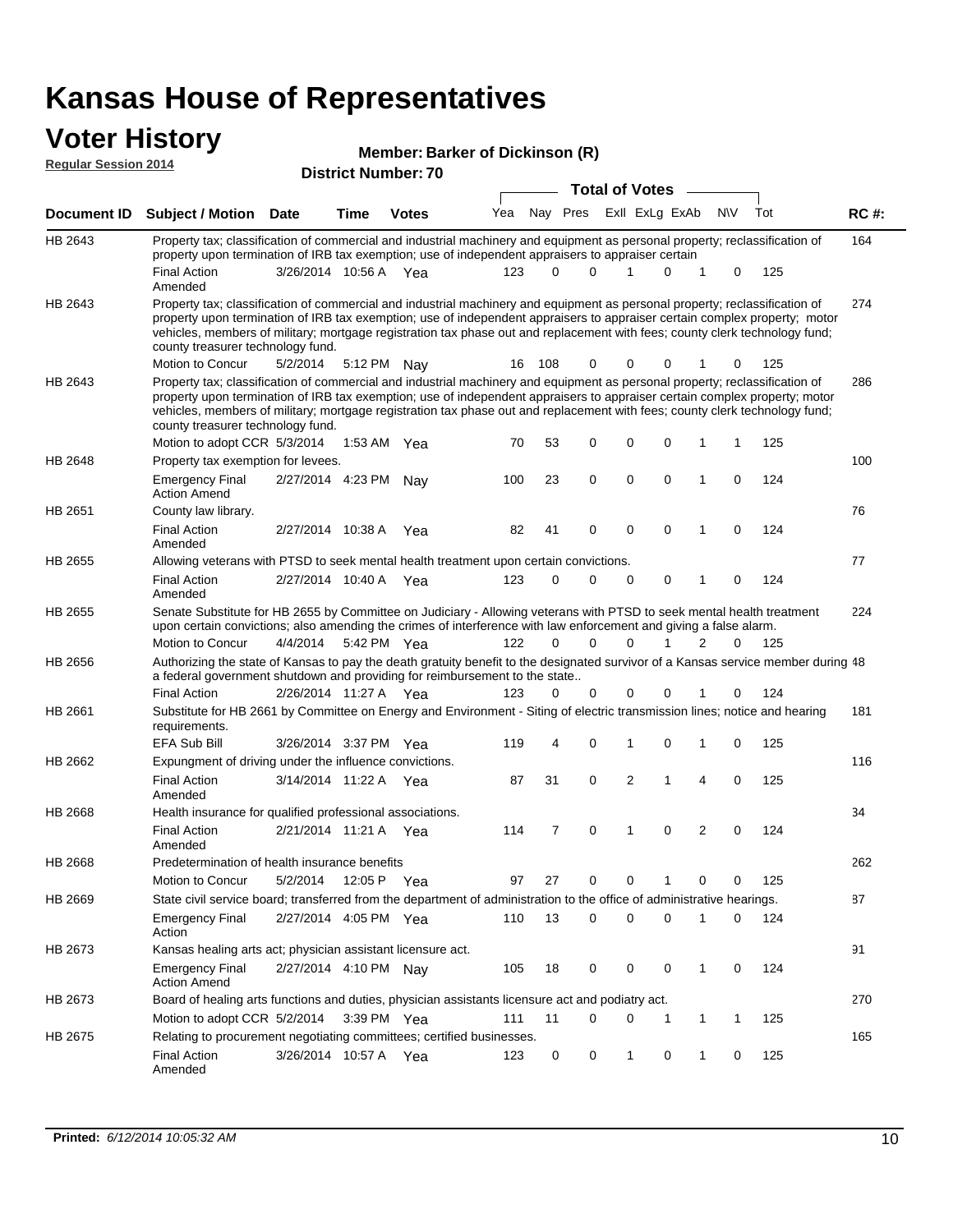#### **Voter History Regular Session 2014**

**Member: Barker of Dickinson (R)** 

|                    | nuyurur Uuddiun Luin                                                                                                                                                                                                                                                                          |                       |         | <b>District Number: 70</b> |     |             |          |              |                  |   |              |     |             |
|--------------------|-----------------------------------------------------------------------------------------------------------------------------------------------------------------------------------------------------------------------------------------------------------------------------------------------|-----------------------|---------|----------------------------|-----|-------------|----------|--------------|------------------|---|--------------|-----|-------------|
|                    |                                                                                                                                                                                                                                                                                               |                       |         |                            |     |             |          |              | Total of Votes – |   |              |     |             |
| <b>Document ID</b> | Subject / Motion Date                                                                                                                                                                                                                                                                         |                       | Time    | <b>Votes</b>               | Yea |             | Nay Pres |              | Exll ExLg ExAb   |   | N\V          | Tot | <b>RC#:</b> |
| HB 2681            | Substitute for HB2681 by Committee on Veterans, Military, and Homeland Security--Abolishing the Kansas commission on<br>veterans affairs; creating the Kansas commission on veterans affairs office within the executive branch of government.<br>Final Action Sub Bill 3/20/2014 11:18 A Yea |                       |         |                            | 123 | 0           | $\Omega$ | 0            | 1                | 1 | 0            | 125 | 132         |
| HB 2681            | Substitute for HB2681 by Committee on Veterans, Military, and Homeland Security - Abolishing the Kansas commission on                                                                                                                                                                         |                       |         |                            |     |             |          |              |                  |   |              |     | 219         |
|                    | veterans affairs; creating the Kansas commission on veterans affairs office within the executive branch of government.                                                                                                                                                                        |                       |         |                            |     |             |          |              |                  |   |              |     |             |
|                    | Motion to Concur                                                                                                                                                                                                                                                                              | 4/4/2014              | 11:41 A | Yea                        | 122 | $\Omega$    | $\Omega$ | 1            | 1                | 1 | $\Omega$     | 125 |             |
| HB 2684            | Allocating moneys from driver's license fees to the judicial branch nonjudicial salary adjustment fund.                                                                                                                                                                                       |                       |         |                            |     |             |          |              |                  |   |              |     | 78          |
|                    | <b>Final Action</b>                                                                                                                                                                                                                                                                           | 2/27/2014 10:41 A     |         | Yea                        | 93  | 30          | $\Omega$ | 0            | $\Omega$         | 1 | 0            | 124 |             |
| HB 2687            | Unclaimed property act and hearings.                                                                                                                                                                                                                                                          |                       |         |                            |     |             |          |              |                  |   |              |     | 59          |
|                    | <b>Final Action</b>                                                                                                                                                                                                                                                                           | 2/26/2014 11:44 A     |         | Yea                        | 119 | 4           | 0        | 0            | 0                | 1 | 0            | 124 |             |
| HB 2687            | Unclaimed property act and hearings.                                                                                                                                                                                                                                                          |                       |         |                            |     |             |          |              |                  |   |              |     | 251         |
|                    | Motion to Concur                                                                                                                                                                                                                                                                              | 5/1/2014              |         | 1:56 PM Yea                | 125 | $\mathbf 0$ | 0        | 0            | 0                | 0 | 0            | 125 |             |
| HB 2689            | Amending which convictions are counted for driving while license canceled, suspended or revoked.                                                                                                                                                                                              |                       |         |                            |     |             |          |              |                  |   |              |     | 231         |
|                    | <b>Final Action</b><br>Amended                                                                                                                                                                                                                                                                | 4/5/2014              | 10:23 A | Yea                        | 121 | 0           | $\Omega$ | 0            | $\Omega$         | 4 | 0            | 125 |             |
| HB 2693            | Providing for testing by community colleges for commercial driver's licenses and allowing temporary commercial driver's<br>license holders the ability to drive class A commercial vehicles.                                                                                                  |                       |         |                            |     |             |          |              |                  |   |              |     | 104         |
|                    | <b>Emergency Final</b><br><b>Action Amend</b>                                                                                                                                                                                                                                                 | 2/27/2014 4:28 PM Yea |         |                            | 123 | 0           | $\Omega$ | 0            | 0                | 1 | 0            | 124 |             |
| HB 2693            | Senate Substitute for HB 2693 by Committee on Transportation - Providing for testing by community colleges for commercial 255<br>driver's licenses; entities serving as driver's licenses examiners.                                                                                          |                       |         |                            |     |             |          |              |                  |   |              |     |             |
|                    | Motion to adopt CCR 5/1/2014 4:42 PM Yea                                                                                                                                                                                                                                                      |                       |         |                            | 125 | 0           | 0        | 0            | 0                | 0 | 0            | 125 |             |
| HB 2715            | Farm machinery and equipment annual highway permits, commercial drivers' license.                                                                                                                                                                                                             |                       |         |                            |     |             |          |              |                  |   |              |     | 98          |
|                    | <b>Emergency Final</b><br><b>Action Amend</b>                                                                                                                                                                                                                                                 | 2/27/2014 4:21 PM Yea |         |                            | 123 | 0           | $\Omega$ | 0            | 0                | 1 | 0            | 124 |             |
| HB 2717            | Registration of operators of assisted living, residential health care, home plus or adult day care facilities.                                                                                                                                                                                |                       |         |                            |     |             |          |              |                  |   |              |     | 175         |
|                    | <b>Emergency Final</b><br><b>Action Amend</b>                                                                                                                                                                                                                                                 | 3/26/2014 3:29 PM Yea |         |                            | 114 | 9           | $\Omega$ |              | 0                | 1 | 0            | 125 |             |
| HB 2721            | Substitute for Substitute for HB 2721 by Committee on Commerce, Labor and Economic Development †Enacting the<br>business entity standard treatment act.                                                                                                                                       |                       |         |                            |     |             |          |              |                  |   |              |     | 117         |
|                    | Final Action Sub Bill 3/14/2014 11:23 A Yea                                                                                                                                                                                                                                                   |                       |         |                            | 118 | 0           | 0        | 2            |                  | 4 | 0            | 125 |             |
| HB 2721            | Substitute for Substitute for HB 2721 by Committee on Commerce, Labor and Economic Development - Enacting the business 273<br>entity standard treatment act.                                                                                                                                  |                       |         |                            |     |             |          |              |                  |   |              |     |             |
|                    | Motion to Concur                                                                                                                                                                                                                                                                              | 5/2/2014              |         | 3:59 PM Yea                | 122 | 0           | 0        | 0            | 1                | 1 | 1            | 125 |             |
| <b>HB 2724</b>     | Uniform commercial driver's license act; definition of tank vehicle.                                                                                                                                                                                                                          |                       |         |                            |     |             |          |              |                  |   |              |     | 99          |
|                    | <b>Emergency Final</b><br>Action                                                                                                                                                                                                                                                              | 2/27/2014 4:22 PM Yea |         |                            | 122 | 1           | 0        | $\mathbf 0$  | 0                | 1 | 0            | 124 |             |
| HB 2727            | Expiration of license plates and placards for individuals with disability.                                                                                                                                                                                                                    |                       |         |                            |     |             |          |              |                  |   |              |     | 88          |
|                    | <b>Emergency Final</b>                                                                                                                                                                                                                                                                        |                       |         | 2/27/2014 4:06 PM Yea      | 123 | 0           | 0        | 0            | 0                | 1 | 0            | 124 |             |
|                    | Action                                                                                                                                                                                                                                                                                        |                       |         |                            |     |             |          |              |                  |   |              |     |             |
| HB 2728            | Permits for the operation of salvage vehicles no longer required to be prepared in triplicate.                                                                                                                                                                                                |                       |         |                            |     |             |          |              |                  |   |              |     | 89          |
|                    | <b>Emergency Final</b><br>Action                                                                                                                                                                                                                                                              | 2/27/2014 4:07 PM Yea |         |                            | 122 | 1           | 0        | 0            | 0                | 1 | 0            | 124 |             |
| HB 2728            | Permits for the operation of salvage vehicles no longer required to be prepared in triplicate.                                                                                                                                                                                                |                       |         |                            |     |             |          |              |                  |   |              |     | 192         |
|                    | <b>Motion to Concur</b>                                                                                                                                                                                                                                                                       |                       |         | 3/31/2014 11:43 A Yea      | 122 | 0           | 0        | 1            | 0                | 2 | 0            | 125 |             |
| HB 2732            | Sales tax authority for Rooks county for constructing or remodeling a jail facility.                                                                                                                                                                                                          |                       |         |                            |     |             |          |              |                  |   |              |     | 232         |
|                    | <b>Final Action</b>                                                                                                                                                                                                                                                                           | 4/5/2014              |         | 10:24 A Yea                | 121 | 0           | 0        | 0            | 0                | 4 | 0            | 125 |             |
| HB 2744            | Insurance; coverage for autism spectrum disorder.                                                                                                                                                                                                                                             |                       |         |                            |     |             |          |              |                  |   |              |     | 137         |
|                    | <b>Final Action</b>                                                                                                                                                                                                                                                                           | 3/21/2014 10:14 A Yea |         |                            | 114 | 3           | 0        | 0            | $\mathbf{1}$     | 6 | $\mathbf{1}$ | 125 |             |
|                    | Amended                                                                                                                                                                                                                                                                                       |                       |         |                            |     |             |          |              |                  |   |              |     |             |
| HB 2745            | Tax lien on property voluntarily transferred.                                                                                                                                                                                                                                                 |                       |         |                            |     |             |          |              |                  |   |              |     | 166         |
|                    | <b>Final Action</b>                                                                                                                                                                                                                                                                           | 3/26/2014 10:58 A     |         | Yea                        | 123 | 0           | 0        | $\mathbf{1}$ | 0                | 1 | 0            | 125 |             |
|                    | Printed: 6/12/2014 10:05:32 AM                                                                                                                                                                                                                                                                |                       |         |                            |     |             |          |              |                  |   |              |     | 11          |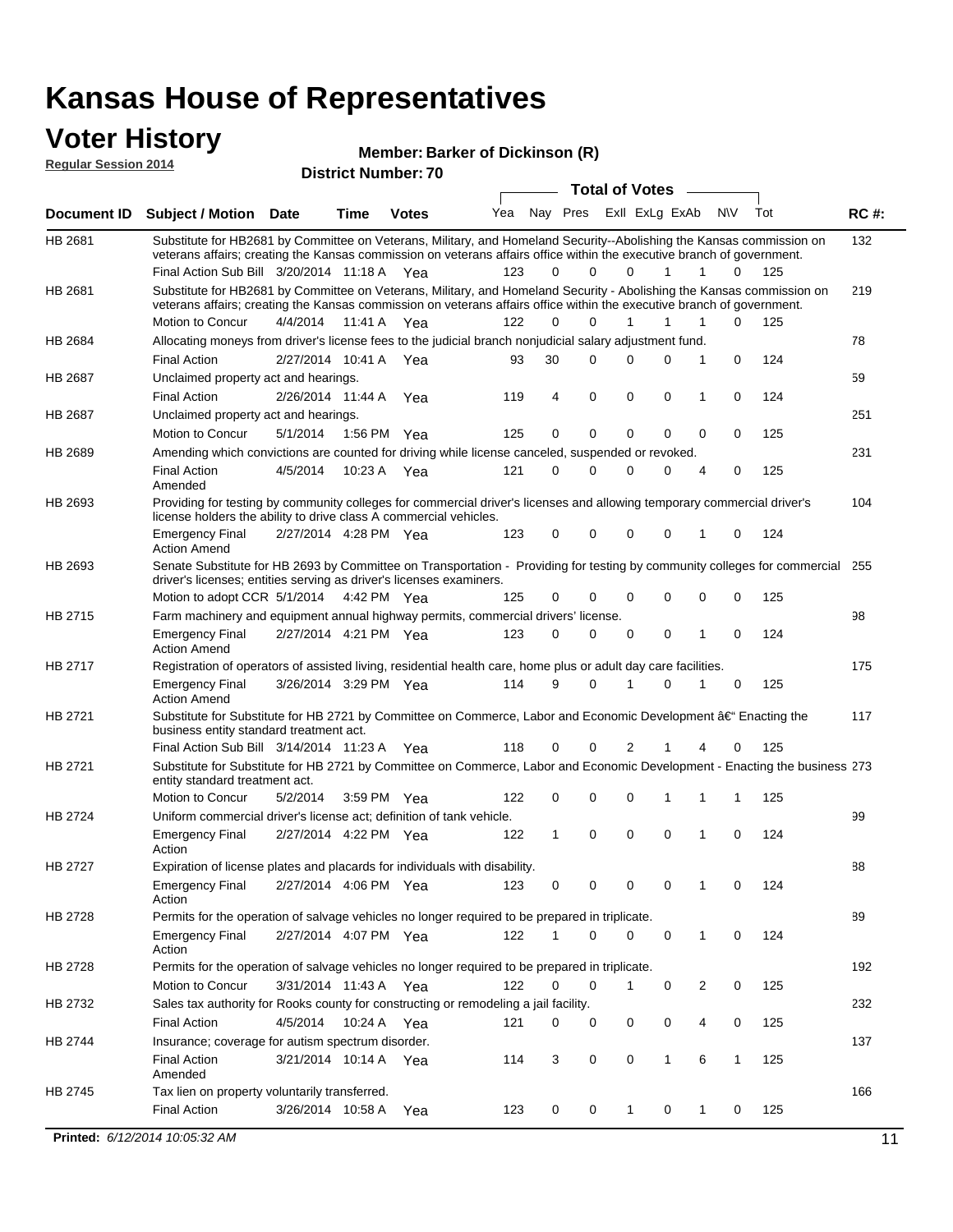### **Voter History**

**Regular Session 2014**

#### **Member: Barker of Dickinson (R)**

|                    |                                                                                                                                                                                                                                      |                       |             |              |     |          |          | <b>Total of Votes</b> |                |             |                |             |     |             |
|--------------------|--------------------------------------------------------------------------------------------------------------------------------------------------------------------------------------------------------------------------------------|-----------------------|-------------|--------------|-----|----------|----------|-----------------------|----------------|-------------|----------------|-------------|-----|-------------|
| <b>Document ID</b> | <b>Subject / Motion Date</b>                                                                                                                                                                                                         |                       | Time        | <b>Votes</b> | Yea | Nav Pres |          |                       | Exll ExLg ExAb |             | N\V            |             | Tot | <b>RC#:</b> |
| HB 2755            | Repealing the sunset on the Kansas taxpayer transparency act.                                                                                                                                                                        |                       |             |              |     |          |          |                       |                |             |                |             |     | 140         |
|                    | <b>Final Action</b>                                                                                                                                                                                                                  | 3/24/2014 10:13 A     |             | Yea          | 122 | 0        | 0        | 0                     |                | 0           | 3              | 0           | 125 |             |
| HB 2767            | State child death review board.                                                                                                                                                                                                      |                       |             |              |     |          |          |                       |                |             |                |             |     | 167         |
|                    | <b>Final Action</b><br>Amended                                                                                                                                                                                                       | 3/26/2014 10:59 A     |             | Yea          | 123 | 0        | 0        | 1                     |                | $\mathbf 0$ | 1              | 0           | 125 |             |
| <b>HCR 5029</b>    | Urging the Kansas bureau of investigation to establish a blue alert system for the state of Kansas.                                                                                                                                  |                       |             |              |     |          |          |                       |                |             |                |             |     | 95          |
|                    | <b>Emergency Final</b><br><b>Action Amend</b>                                                                                                                                                                                        | 2/27/2014 4:15 PM Yea |             |              | 121 | 2        | 0        | 0                     |                | 0           | 1              | 0           | 124 |             |
| <b>HCR 5031</b>    | Urging Congress to provide for the prompt payment of disability compensation to U.S. Veterans.                                                                                                                                       |                       |             |              |     |          |          |                       |                |             |                |             |     | 125         |
|                    | <b>Final Action</b>                                                                                                                                                                                                                  | 3/19/2014 11:21 A Yea |             |              | 122 | $\Omega$ | $\Omega$ | 0                     |                | 1           | 2              | 0           | 125 |             |
| HR 6049            | Resolution encouraging the creation of a Kansas plan for comprehensive treatment of chronic obstruction pulmonary<br>disease.                                                                                                        |                       |             |              |     |          |          |                       |                |             |                |             |     | 109         |
|                    | <b>Emergency Final</b><br><b>Action Amend</b>                                                                                                                                                                                        | 3/6/2014              | 11:24 A     | Yea          | 120 | 0        | 0        | 2                     | 1              |             | $\overline{2}$ | $\mathbf 0$ | 125 |             |
| HR 6063            | Urging the President to extend the qualifications for the Women's Army Corps Service Medal.                                                                                                                                          |                       |             |              |     |          |          |                       |                |             |                |             |     | 143         |
|                    | <b>Final Action</b>                                                                                                                                                                                                                  | 3/25/2014 10:11 A Yea |             |              | 123 | $\Omega$ | $\Omega$ | 1                     |                | $\Omega$    | 1              | 0           | 125 |             |
| SB 40              | House Substitute for SB 40 by Committee on Corrections and Juvenile Justice †Secretary of corrections; including juvenile<br>offenders in the prison made goods act; authorizing use of correctional industries funds for payment of |                       |             |              |     |          |          |                       |                |             |                |             |     | 123         |
|                    | Final Action Sub Bill 3/17/2014 11:23 A Yea                                                                                                                                                                                          |                       |             |              | 123 | 0        | 0        | 0                     |                | $\Omega$    | 2              | 0           | 125 |             |
| SB 54              | Medical assistance recovery program; rules and regulations.                                                                                                                                                                          |                       |             |              |     |          |          |                       |                |             |                |             |     | 174         |
|                    | <b>Emergency Final</b><br><b>Action Amend</b>                                                                                                                                                                                        | 3/26/2014 3:28 PM Yea |             |              | 95  | 28       | 0        | 1                     |                | 0           | 1              | 0           | 125 |             |
| SB 54              | Amendments to statutes regulating abortions.                                                                                                                                                                                         |                       |             |              |     |          |          |                       |                |             |                |             |     | 214         |
|                    | Motion to Adopt CCR 4/4/2014                                                                                                                                                                                                         |                       | 9:59 AM Yea |              | 112 | 11       | 0        |                       |                | $\mathbf 0$ | 1              | 0           | 125 |             |
| SB 63              | State use law; purchases by municipalities; committee sunset date and chairperson selection.                                                                                                                                         |                       |             |              |     |          |          |                       |                |             |                |             |     | 280         |
|                    | Motion to adopt CCR 5/2/2014                                                                                                                                                                                                         |                       |             | 8:52 PM Yea  | 124 | 0        | 0        | 0                     |                | 0           | 1              | 0           | 125 |             |
| SB 99              | Lobbyists defined.                                                                                                                                                                                                                   |                       |             |              |     |          |          |                       |                |             |                |             |     | 184         |
|                    | <b>Emergency Final</b><br>Action                                                                                                                                                                                                     | 3/26/2014 3:41 PM Yea |             |              | 117 | 6        | 0        | 1                     |                | 0           | 1              | 0           | 125 |             |
| SB 147             | House Substitute for SB 147 by Committee on Agriculture and Natural Resources †Amending the powers and duties of the 133<br>Kansas department of agriculture division of conservation and the state conservation commission.         |                       |             |              |     |          |          |                       |                |             |                |             |     |             |
|                    | Final Action Sub Bill 3/20/2014 11:19 A Yea<br>Amended                                                                                                                                                                               |                       |             |              | 123 | 0        | $\Omega$ | 0                     |                | 1           | 1              | 0           | 125 |             |
| <b>SB 218</b>      | House Substitute for SB 218 by Committee on Appropriations-Education; relating to the financing and instruction thereof;                                                                                                             |                       |             |              |     |          |          |                       |                |             |                |             |     | 226         |
|                    | making and concerning appropriations for the fiscal years ending June 30, 2014, and June 30, 2015, for certain agencies.<br>Final Action Sub Bill 4/4/2014                                                                           |                       |             | 6:17 PM Yea  | 91  | 31       | $\Omega$ | 0                     |                | 1           | $\overline{2}$ | $\Omega$    | 125 |             |
|                    | Amended                                                                                                                                                                                                                              |                       |             |              |     |          |          |                       |                |             |                |             |     |             |
| <b>SB 218</b>      | House Substitute for SB 218 by Committee on Appropriations-Education; relating to the financing and instruction thereof;                                                                                                             |                       |             |              |     |          |          |                       |                |             |                |             |     | 237         |
|                    | making and concerning appropriations for the fiscal years ending June 30, 2014, and June 30, 2015, for certain agencies.                                                                                                             |                       |             |              |     |          |          |                       |                |             |                |             |     |             |
|                    | Sub Motion to Adopt 4/6/2014 12:51 A Nay                                                                                                                                                                                             |                       |             |              | 55  | 67       | 0        | 0                     |                | 0           | 3              | 0           | 125 |             |
| SB 231             | <b>CCR</b><br>House Substitute for SB 231 †Concerning valuation and appeals; renaming the state court of tax appeals; timing of                                                                                                      |                       |             |              |     |          |          |                       |                |             |                |             |     | 134         |
|                    | decisions.<br>Final Action Sub Bill 3/20/2014 11:21 A Yea                                                                                                                                                                            |                       |             |              | 123 | 0        | 0        | 0                     |                | 1           | 1              | 0           | 125 |             |
|                    | Amended                                                                                                                                                                                                                              |                       |             |              |     |          |          |                       |                |             |                |             |     |             |
| SB 231             | House Substitute for SB 231 - Concerning valuation and appeals; renaming the state court of tax appeals; timing of<br>decisions                                                                                                      |                       |             |              |     |          |          |                       |                |             |                |             |     | 281         |
|                    | Motion to Adopt CCR 5/2/2014                                                                                                                                                                                                         |                       |             | 8:56 PM Yea  | 124 | 0        | 0        | 0                     |                | $\mathbf 0$ | 1              | 0           | 125 |             |
| SB 245             | House Substitute for SB 245 by Committee on Appropriations - Appropriations for FY 2014, FY 2015, and FY 2016 for the<br>department of corrections; capital improvement projects.                                                    |                       |             |              |     |          |          |                       |                |             |                |             |     | 13          |
|                    | Final Action Sub Bill 2/13/2014 11:34 A Yea<br>Amended                                                                                                                                                                               |                       |             |              | 79  | 41       | 0        | 3                     |                | 0           | 1              | 0           | 124 |             |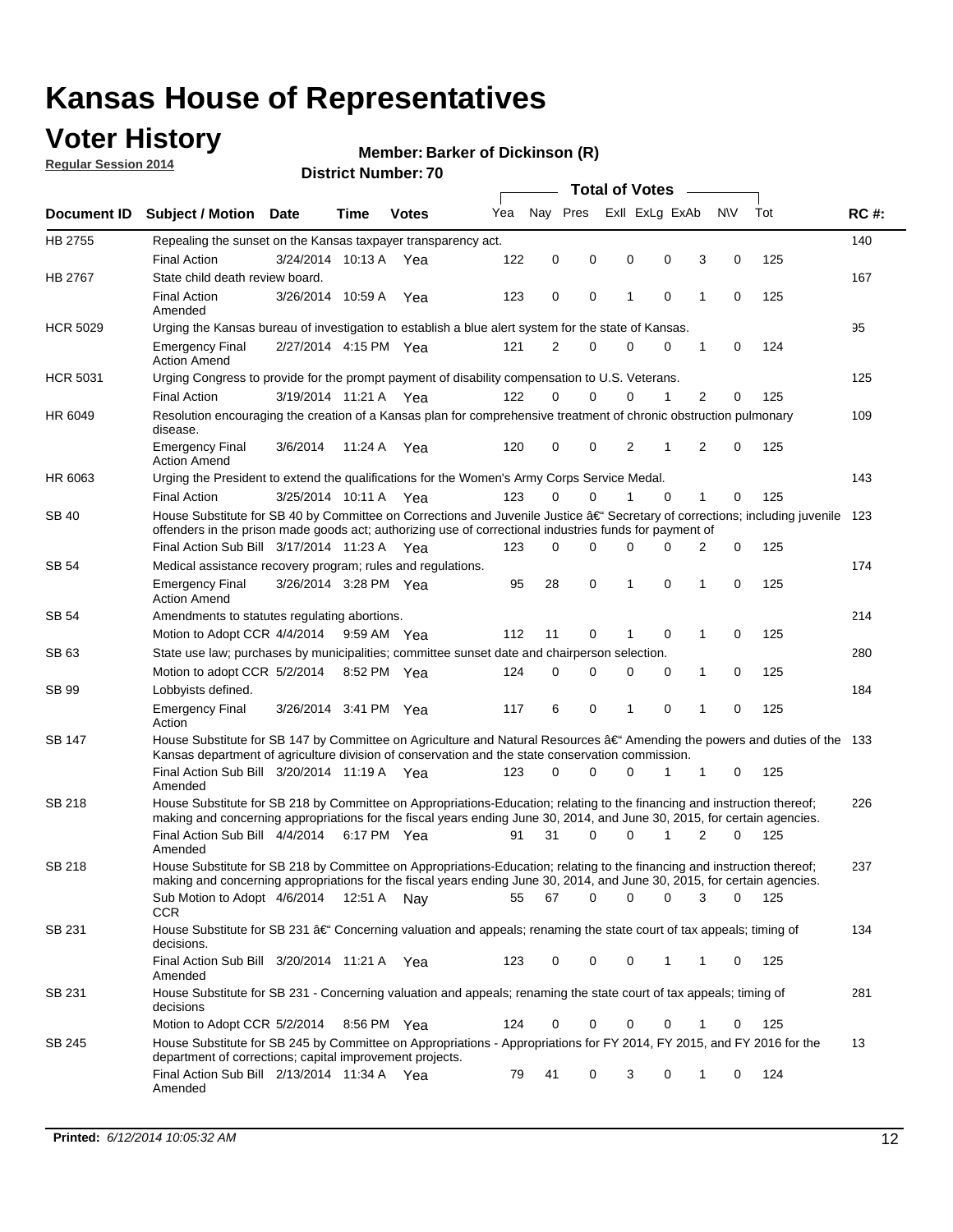### **Voter History**

#### **Member: Barker of Dickinson (R)**

**Regular Session 2014**

| <b>District Number: 70</b> |  |
|----------------------------|--|
|                            |  |

|               |                                                                                                                                                                                                                                                                                                                                                                                                                                                                                                                                                                                                                                                                                                                                                                                                                   |                       |             | וסושעו ואטווואסו |     |    | <b>Total of Votes</b>       |   |             |                |             |     |             |
|---------------|-------------------------------------------------------------------------------------------------------------------------------------------------------------------------------------------------------------------------------------------------------------------------------------------------------------------------------------------------------------------------------------------------------------------------------------------------------------------------------------------------------------------------------------------------------------------------------------------------------------------------------------------------------------------------------------------------------------------------------------------------------------------------------------------------------------------|-----------------------|-------------|------------------|-----|----|-----------------------------|---|-------------|----------------|-------------|-----|-------------|
| Document ID   | <b>Subject / Motion Date</b>                                                                                                                                                                                                                                                                                                                                                                                                                                                                                                                                                                                                                                                                                                                                                                                      |                       | <b>Time</b> | <b>Votes</b>     |     |    | Yea Nay Pres ExII ExLg ExAb |   |             |                | <b>NV</b>   | Tot | <b>RC#:</b> |
| <b>SB 245</b> | House Substitute for SB 245 by Committee on Appropriations - Education funding; relating to mineral production; creating the 258<br>mineral production education fund, crediting 20% of remainder from oil and gas tax into such fund, moneys expended on<br>education; abolishing the oil and gas valuation depletion trust fund; allowing the counties to retain funds already in such<br>county's oil and gas valuation depletion trust fund; concerning school financing sources; proceeds from the tax levied by a<br>school district under authority of K.S.A. 2013 Supp. 72-6431, remitted to the state treasury to the credit of the state school<br>district finance fund not to the district's general fund; making and concerning appropriations for fiscal year 2017.<br>Motion to adopt CCR 5/1/2014 |                       |             | 5:06 PM Yea      | 88  | 37 | $\Omega$                    | 0 | 0           | 0              | 0           | 125 |             |
| <b>SB 248</b> | Victim notification prior to release of certain inmates.                                                                                                                                                                                                                                                                                                                                                                                                                                                                                                                                                                                                                                                                                                                                                          |                       |             |                  |     |    |                             |   |             |                |             |     | 119         |
|               | <b>Final Action</b>                                                                                                                                                                                                                                                                                                                                                                                                                                                                                                                                                                                                                                                                                                                                                                                               | 3/17/2014 11:18 A     |             | Yea              | 122 | 0  | 0                           | 0 | 0           | 2              | 1           | 125 |             |
| SB 254        | Medical assistance recovery program; rules and regulations.                                                                                                                                                                                                                                                                                                                                                                                                                                                                                                                                                                                                                                                                                                                                                       |                       |             |                  |     |    |                             |   |             |                |             |     | 179         |
|               | <b>Emergency Final</b><br>Action                                                                                                                                                                                                                                                                                                                                                                                                                                                                                                                                                                                                                                                                                                                                                                                  | 3/26/2014 3:34 PM Yea |             |                  | 123 | 0  | $\mathbf 0$                 | 1 | $\mathbf 0$ | 1              | 0           | 125 |             |
| SB 256        | Attorney general; costs in criminal appeals.                                                                                                                                                                                                                                                                                                                                                                                                                                                                                                                                                                                                                                                                                                                                                                      |                       |             |                  |     |    |                             |   |             |                |             |     | 147         |
|               | <b>Final Action</b><br>Amended                                                                                                                                                                                                                                                                                                                                                                                                                                                                                                                                                                                                                                                                                                                                                                                    | 3/25/2014 10:16 A     |             | Yea              | 119 | 4  | $\mathbf 0$                 | 1 | 0           | 1              | 0           | 125 |             |
| SB 256        | Amending the crime of mistreatment of a dependent adult; creating the crime of mistreatment of an elder person; amending<br>the crime of unlawful sexual relations; amending provisions relating to appearance bonds and surety regulation; amending<br>violations of the Kansas racketeer influenced and corrupt organization act; also concerning the attorney general, costs in<br>criminal appeals.                                                                                                                                                                                                                                                                                                                                                                                                           |                       |             |                  |     | 4  |                             |   |             |                |             |     | 236         |
| SB 258        | Motion to Adopt CCR 4/5/2014 6:52 PM Yea<br>Amending the juvenile statute of limitations to match adult time limitations for sex crimes.                                                                                                                                                                                                                                                                                                                                                                                                                                                                                                                                                                                                                                                                          |                       |             |                  | 118 |    | 0                           | 0 | 0           | 3              | 0           | 125 | 135         |
|               | <b>Final Action</b><br>Amended                                                                                                                                                                                                                                                                                                                                                                                                                                                                                                                                                                                                                                                                                                                                                                                    | 3/20/2014 11:21 A Yea |             |                  | 123 | 0  | 0                           | 0 | 1           | $\mathbf{1}$   | 0           | 125 |             |
| SB 258        | Relating to issuance of certificates of birth resulting in stillbirth.                                                                                                                                                                                                                                                                                                                                                                                                                                                                                                                                                                                                                                                                                                                                            |                       |             |                  |     |    |                             |   |             |                |             |     | 259         |
|               | Motion to Adopt CCR 5/1/2014 5:12 PM Yea                                                                                                                                                                                                                                                                                                                                                                                                                                                                                                                                                                                                                                                                                                                                                                          |                       |             |                  | 121 | 4  | 0                           | 0 | 0           | 0              | 0           | 125 |             |
| SB 263        | Establishing the military funeral honors fund under the adjutant general's office.                                                                                                                                                                                                                                                                                                                                                                                                                                                                                                                                                                                                                                                                                                                                |                       |             |                  |     |    |                             |   |             |                |             |     | 148         |
|               | <b>Final Action</b><br>Amended                                                                                                                                                                                                                                                                                                                                                                                                                                                                                                                                                                                                                                                                                                                                                                                    | 3/25/2014 10:17 A Yea |             |                  | 123 | 0  | 0                           | 1 | 0           | $\mathbf{1}$   | $\mathbf 0$ | 125 |             |
| SB 263        | Veterans and military matters; military honors fund; death gratuity; disabled veterans preference, state jobs and contracts;<br>schools on military reservations, funding.                                                                                                                                                                                                                                                                                                                                                                                                                                                                                                                                                                                                                                        |                       |             |                  |     |    |                             |   |             |                |             |     | 256         |
|               | Motion to adopt CCR 5/1/2014 4:47 PM Yea                                                                                                                                                                                                                                                                                                                                                                                                                                                                                                                                                                                                                                                                                                                                                                          |                       |             |                  | 124 | 0  | 0                           | 0 | 0           | $\mathbf 0$    | 1           | 125 |             |
| SB 265        | Income definition for Homestead Refund eligibility.                                                                                                                                                                                                                                                                                                                                                                                                                                                                                                                                                                                                                                                                                                                                                               |                       |             |                  |     |    |                             |   |             |                |             |     | 113         |
|               | <b>Final Action</b><br>Amended                                                                                                                                                                                                                                                                                                                                                                                                                                                                                                                                                                                                                                                                                                                                                                                    | 3/13/2014 11:23 A Yea |             |                  | 121 | 0  | 0                           | 1 | 1           | $\overline{c}$ | 0           | 125 |             |
| SB 265        | Definition of income for homestead refund and SAFESR eligibility; income tax credits for adoption expenses and expenses to<br>make dwelling or facility accessible to persons with a disability; income tax deductions, self-employment taxes, expenses<br>related to organ donations, net gain on the sale of certain livestock; withholding, non-resident pass-through entity income;<br>Kansas taxpayer transparency act, sunset; sales tax exemptions.<br>Motion to Adopt CCR 4/4/2014 6:29 PM Yea                                                                                                                                                                                                                                                                                                            |                       |             |                  | 122 | 0  | 0                           | 0 | 1           | 2              | 0           | 125 | 227         |
| SB 266        | Mineral severance tax return file date.                                                                                                                                                                                                                                                                                                                                                                                                                                                                                                                                                                                                                                                                                                                                                                           |                       |             |                  |     |    |                             |   |             |                |             |     | 114         |
|               | <b>Final Action</b><br>Amended                                                                                                                                                                                                                                                                                                                                                                                                                                                                                                                                                                                                                                                                                                                                                                                    | 3/13/2014 11:24 A     |             | Yea              | 121 | 0  | 0                           | 1 | 1           | 2              | 0           | 125 |             |
| SB 266        | Severance tax return and payment dates; sales tax authority for Rooks county; property tax exemptions for certain donations<br>of land to the state and for amateur-built aircraft; sales tax exemptions for surface mining equipment and certain charitable<br>organizations.                                                                                                                                                                                                                                                                                                                                                                                                                                                                                                                                    |                       |             |                  |     |    |                             |   |             |                |             |     | 266         |
|               | Motion to Adopt CCR 5/2/2014                                                                                                                                                                                                                                                                                                                                                                                                                                                                                                                                                                                                                                                                                                                                                                                      |                       |             | 3:19 PM Yea      | 122 | 1  | 0                           | 0 |             | 1              | 0           | 125 |             |
| SB 267        | Insurance; excluding real estate from acceptable security deposits with the commissioner and requiring original handwritten<br>signatures on deposit forms.                                                                                                                                                                                                                                                                                                                                                                                                                                                                                                                                                                                                                                                       |                       |             |                  |     |    |                             |   |             |                |             |     | 144         |
|               | <b>Final Action</b>                                                                                                                                                                                                                                                                                                                                                                                                                                                                                                                                                                                                                                                                                                                                                                                               | 3/25/2014 10:12 A     |             | Yea              | 123 | 0  | 0                           | 1 | 0           | 1              | 0           | 125 |             |
| SB 268        | Insurance; Risk-based capital requirements.                                                                                                                                                                                                                                                                                                                                                                                                                                                                                                                                                                                                                                                                                                                                                                       |                       |             |                  |     |    |                             |   |             |                |             |     | 145         |
|               | <b>Final Action</b>                                                                                                                                                                                                                                                                                                                                                                                                                                                                                                                                                                                                                                                                                                                                                                                               | 3/25/2014 10:13 A     |             | Yea              | 123 | 0  | 0                           | 1 | 0           | 1              | 0           | 125 |             |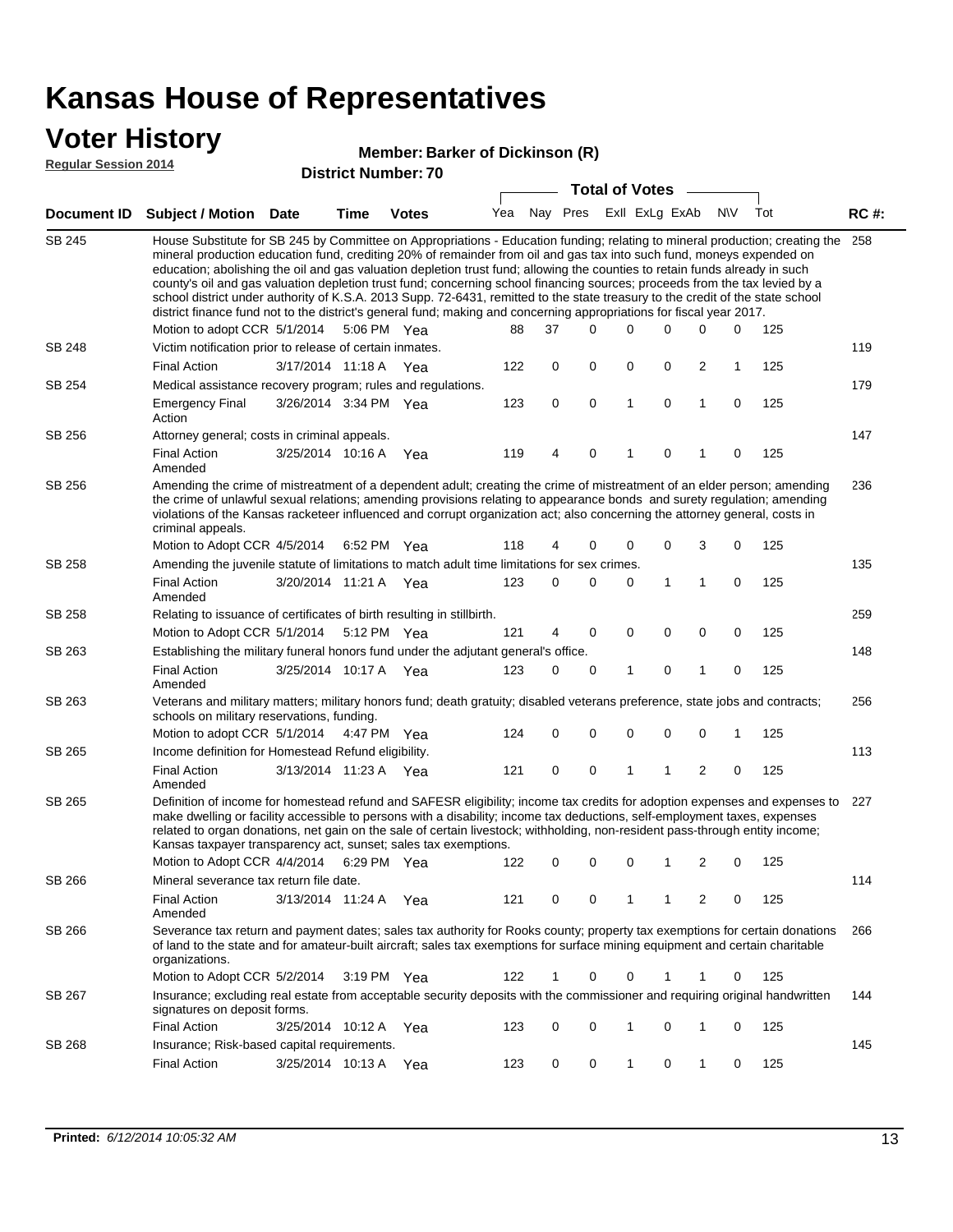### **Voter History**

**Regular Session 2014**

#### **Member: Barker of Dickinson (R)**

|                    |                                                                                                                                                                                    |                       |      |              |     | <b>Total of Votes</b> |             |              |                |   |             |     |             |  |
|--------------------|------------------------------------------------------------------------------------------------------------------------------------------------------------------------------------|-----------------------|------|--------------|-----|-----------------------|-------------|--------------|----------------|---|-------------|-----|-------------|--|
| <b>Document ID</b> | <b>Subject / Motion Date</b>                                                                                                                                                       |                       | Time | <b>Votes</b> | Yea | Nay Pres              |             |              | Exll ExLg ExAb |   | N\V         | Tot | <b>RC#:</b> |  |
| <b>SB 271</b>      | Amending the Kansas medicaid fraud control act.                                                                                                                                    |                       |      |              |     |                       |             |              |                |   |             |     | 176         |  |
|                    | <b>Emergency Final</b><br><b>Action Amend</b>                                                                                                                                      | 3/26/2014 3:30 PM Yea |      |              | 123 | 0                     | 0           | 1            | $\mathbf 0$    | 1 | 0           | 125 |             |  |
| SB 271             | Amending the Kansas medicaid fraud control act.                                                                                                                                    |                       |      |              |     |                       |             |              |                |   |             |     | 228         |  |
|                    | Motion to Adopt CCR 4/4/2014 6:33 PM Yea                                                                                                                                           |                       |      |              | 122 | 0                     | 0           | 0            | 1              | 2 | 0           | 125 |             |  |
| SB 272             | Eliminating the 3% limit on controlled shooting area acreage in a county.                                                                                                          |                       |      |              |     |                       |             |              |                |   |             |     | 149         |  |
|                    | <b>Final Action</b>                                                                                                                                                                | 3/25/2014 10:19 A Yea |      |              | 123 | $\Omega$              | 0           | 1            | 0              | 1 | 0           | 125 |             |  |
| SB 273             | House Substitute for SB 273 by Committee on Transportation â€ <sup>4</sup> Commercial vehicles; regulation and registration thereof.                                               |                       |      |              |     |                       |             |              |                |   |             |     | 168         |  |
|                    | Final Action Sub Bill 3/26/2014 11:00 A Yea<br>Amended                                                                                                                             |                       |      |              | 122 | $\mathbf 1$           | 0           | -1           | 0              | 1 | 0           | 125 |             |  |
| SB 273             | Regulation of commercial motor vehicles; exemption from rules and regulations of the Kansas corporation commission.                                                                |                       |      |              |     |                       |             |              |                |   |             |     | 265         |  |
|                    | Motion to Adopt CCR 5/2/2014 3:10 PM Yea                                                                                                                                           |                       |      |              | 101 | 22                    | 0           | 0            | 1              | 1 | 0           | 125 |             |  |
| SB 274             | Political action committees, legislative leadership.                                                                                                                               |                       |      |              |     |                       |             |              |                |   |             |     | 169         |  |
|                    | <b>Final Action</b><br>Amended                                                                                                                                                     | 3/26/2014 11:01 A Yea |      |              | 108 | 15                    | 0           | $\mathbf{1}$ | 0              | 1 | 0           | 125 |             |  |
| SB 278             | Establishing the state board of veterinary examiners within the animal health division of the Kansas department of agriculture<br>for a two-year period.                           |                       |      |              |     |                       |             |              |                |   |             |     | 127         |  |
|                    | <b>Final Action</b>                                                                                                                                                                | 3/19/2014 11:24 A     |      | Yea          | 122 | 0                     | 0           | 0            | $\mathbf 1$    | 2 | 0           | 125 |             |  |
| SB 284             | Amending the Kansas 911 act.<br><b>Final Action</b>                                                                                                                                | 3/17/2014 11:24 A     |      | Yea          | 121 | 2                     | $\mathbf 0$ | $\mathbf 0$  | 0              | 2 | $\Omega$    | 125 | 124         |  |
| SB 285             | Optometrists; prohibition against limiting payment for covered services to insurance plan amounts.                                                                                 |                       |      |              |     |                       |             |              |                |   |             |     | 150         |  |
|                    | <b>Final Action</b><br>Amended                                                                                                                                                     | 3/25/2014 10:20 A     |      | Yea          | 123 | 0                     | 0           | 1            | 0              | 1 | 0           | 125 |             |  |
| SB 286             | Extending sunset date on certain agriculture fees from July 1, 2015, to July 1, 2019.                                                                                              |                       |      |              |     |                       |             |              |                |   |             |     | 151         |  |
|                    | <b>Final Action</b><br>Amended                                                                                                                                                     | 3/25/2014 10:23 A     |      | Nav          | 76  | 47                    | 0           | $\mathbf 1$  | 0              | 1 | 0           | 125 |             |  |
| SB 286             | Agriculture; extending sunset date on certain agriculture fees from July 1, 2015, to July 1, 2018; national day of the cowboy;<br>establishing the local food and farm task force. |                       |      |              |     |                       |             |              |                |   |             |     | 264         |  |
|                    | Motion to adopt CCR 5/2/2014 3:04 PM Yea                                                                                                                                           |                       |      |              | 102 | 21                    | 0           | 0            | $\mathbf 1$    | 1 | 0           | 125 |             |  |
| SB 306             | Modernizing certain insurance laws to allow use of additional investments.                                                                                                         |                       |      |              |     |                       |             |              |                |   |             |     | 173         |  |
|                    | <b>Emergency Final</b><br>Action                                                                                                                                                   | 3/26/2014 3:26 PM Yea |      |              | 123 | 0                     | 0           | $\mathbf{1}$ | 0              | 1 | 0           | 125 |             |  |
| <b>SB 308</b>      | Updating the Kansas no-call act.                                                                                                                                                   |                       |      |              |     |                       |             |              |                |   |             |     | 138         |  |
|                    | <b>Final Action</b>                                                                                                                                                                | 3/21/2014 10:15 A     |      | Yea          | 117 | 0                     | 0           | 0            | 1              | 6 | 1           | 125 |             |  |
| SB 309             | Health insurance coverage for qualified professional associations.                                                                                                                 |                       |      |              |     |                       |             |              |                |   |             |     | 182         |  |
|                    | <b>Emergency Final</b><br>Action                                                                                                                                                   | 3/26/2014 3:38 PM Yea |      |              | 122 | $\mathbf{1}$          | 0           | 1            | 0              | 1 | $\mathbf 0$ | 125 |             |  |
| SB 310             | Grand juries; crimes to consider; amendment of indictment.                                                                                                                         |                       |      |              |     |                       |             |              |                |   |             |     | 180         |  |
|                    | <b>Emergency Final</b><br>Action                                                                                                                                                   | 3/26/2014 3:35 PM Yea |      |              | 122 | 1                     | 0           | -1           | 0              | 1 | 0           | 125 |             |  |
| SB 311             | Increasing the noneconomic damages cap and changing rules related to expert evidence.                                                                                              |                       |      |              |     |                       |             |              |                |   |             |     | 142         |  |
|                    | <b>Final Action</b><br>Amended                                                                                                                                                     | 3/24/2014 10:17 A Yea |      |              | 119 | 3                     | 0           | 0            | 0              | 3 | 0           | 125 |             |  |
| SB 311             | Increasing the noneconomic damages cap, changing rules related to expert evidence and repealing statutes pertaining to<br>collateral source benefits.                              |                       |      |              |     |                       |             |              |                |   |             |     | 203         |  |
|                    | Motion to adopt CCR 4/3/2014 6:15 PM Yea                                                                                                                                           |                       |      |              | 120 | 4                     | 0           | 0            | 0              | 1 | 0           | 125 |             |  |
| SB 321             | Return of premiums separate from notice of denial of coverage.                                                                                                                     |                       |      |              |     |                       |             |              |                |   |             |     | 146         |  |
|                    | <b>Final Action</b>                                                                                                                                                                | 3/25/2014 10:15 A Yea |      |              | 123 | 0                     | 0           | $\mathbf{1}$ | 0              | 1 | 0           | 125 |             |  |
| SB 329             | Clarifying court orders relating to parents in juvenile offender cases.<br><b>Final Action</b><br>Amended                                                                          | 3/20/2014 11:23 A Yea |      |              | 123 | 0                     | 0           | 0            | 1              | 1 | 0           | 125 | 136         |  |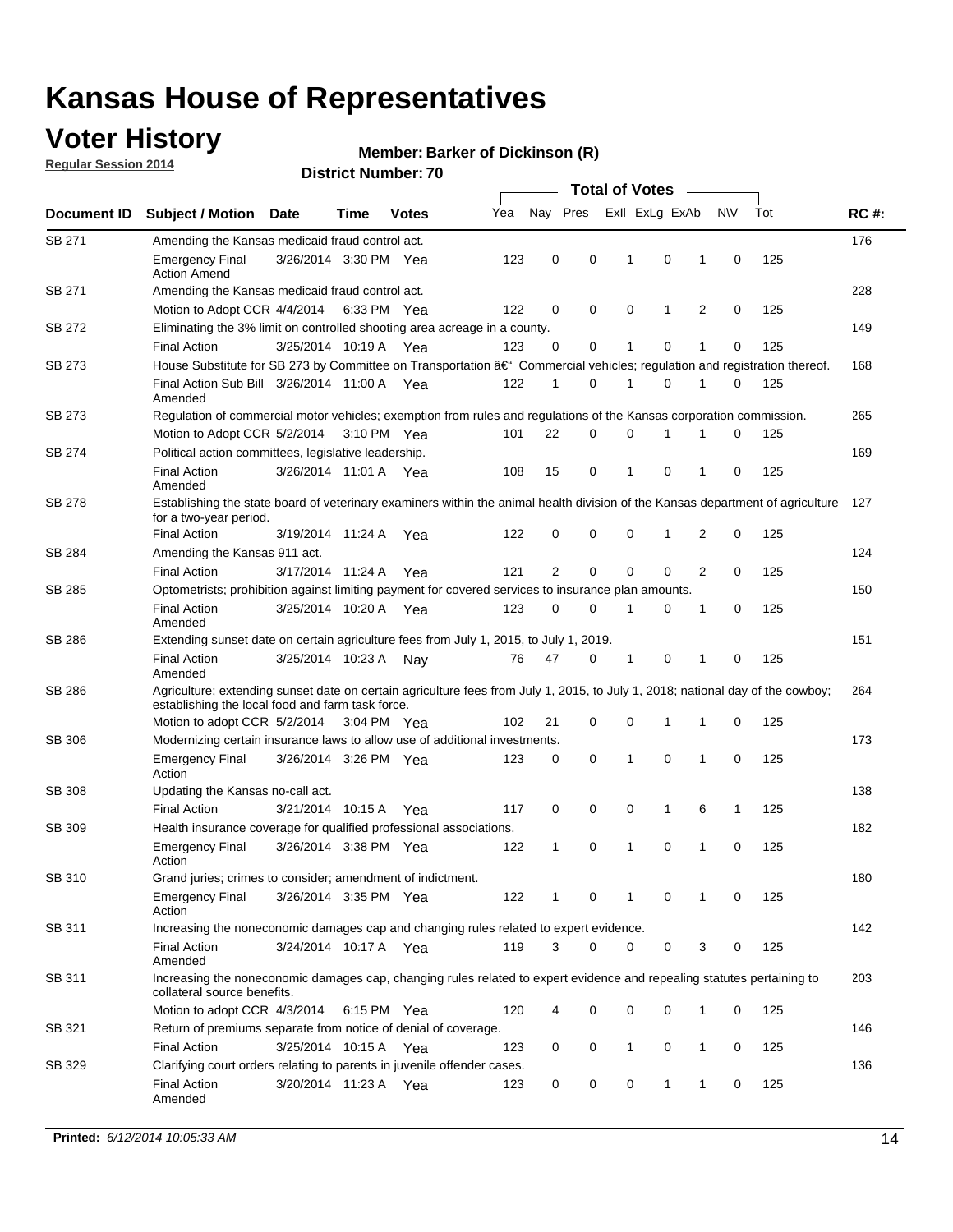### **Voter History**

**Regular Session 2014**

**Member: Barker of Dickinson (R)** 

|                    |                                                                                                                                                                    |                       |             |              |     |              |   |             | <b>Total of Votes</b> |             |           |     |             |
|--------------------|--------------------------------------------------------------------------------------------------------------------------------------------------------------------|-----------------------|-------------|--------------|-----|--------------|---|-------------|-----------------------|-------------|-----------|-----|-------------|
| <b>Document ID</b> | <b>Subject / Motion Date</b>                                                                                                                                       |                       | Time        | <b>Votes</b> | Yea | Nay Pres     |   |             | Exll ExLg ExAb        |             | <b>NV</b> | Tot | <b>RC#:</b> |
| SB 329             | Clarifying court orders relating to parents in juvenile offender cases and changing the statute of limitations on certain juvenile<br>offenses.                    |                       |             |              |     |              |   |             |                       |             |           |     | 242         |
|                    | Motion to adopt CCR 4/30/2014 3:23 PM Yea                                                                                                                          |                       |             |              | 122 | 1            | 0 | 1           | 1                     | 0           | 0         | 125 |             |
| <b>SB 344</b>      | Special permits, oversized loads, transportation of hay or feed stuffs.                                                                                            |                       |             |              |     |              |   |             |                       |             |           |     | 152         |
|                    | <b>Final Action</b><br>Amended                                                                                                                                     | 3/25/2014 10:24 A     |             | Yea          | 122 | $\mathbf{1}$ | 0 | 1           | $\mathbf 0$           | 1           | 0         | 125 |             |
| SB 349             | Boiler safety act; deputy inspectors.                                                                                                                              |                       |             |              |     |              |   |             |                       |             |           |     | 128         |
|                    | <b>Final Action</b><br>Amended                                                                                                                                     | 3/19/2014 11:25 A     |             | Yea          | 119 | 3            | 0 | 0           | 1                     | 2           | 0         | 125 |             |
| SB 349             | Board of technical professions; recodification of professions and scope of practice, other; boiler safety act, deputy<br>inspectors.                               |                       |             |              |     |              |   |             |                       |             |           |     | 215         |
|                    | Motion to Adopt CCR 4/4/2014                                                                                                                                       |                       | 10:02 A     | Yea          | 112 | 11           | 0 | 1           | 0                     | 1           | 0         | 125 |             |
| SB 351             | Vehicle identification numbers; penalties; damages.                                                                                                                |                       |             |              |     |              |   |             |                       |             |           |     | 153         |
|                    | <b>Final Action</b>                                                                                                                                                | 3/25/2014 10:25 A     |             | Yea          | 123 | 0            | 0 | 1           | 0                     | 1           | 0         | 125 |             |
| SB 357             | Increasing the number of allowable hunter education deferrals.                                                                                                     |                       |             |              |     |              |   |             |                       |             |           |     | 154         |
|                    | <b>Final Action</b><br>Amended                                                                                                                                     | 3/25/2014 10:26 A     |             | Yea          | 97  | 26           | 0 | 1           | 0                     | 1           | 0         | 125 |             |
| SB 357             | Authorizing land purchases by the state; amending process state uses to address seized wildlife; increasing the number of<br>allowable hunter education deferrals. |                       |             |              |     |              |   |             |                       |             |           |     | 275         |
|                    | Motion to Adopt CCR 5/2/2014                                                                                                                                       |                       | 7:53 PM Yea |              | 113 | 11           | 0 | 0           | $\mathbf 0$           | 1           | 0         | 125 |             |
| SB 359             | Relating to asbestos-related liability.                                                                                                                            |                       |             |              |     |              |   |             |                       |             |           |     | 177         |
|                    | <b>Emergency Final</b><br>Action                                                                                                                                   | 3/26/2014 3:32 PM Yea |             |              | 94  | 29           | 0 | 1           | $\mathbf 0$           | 1           | 0         | 125 |             |
| <b>SB 367</b>      | Creating the student data privacy act.                                                                                                                             |                       |             |              |     |              |   |             |                       |             |           |     | 186         |
|                    | <b>Emergency Final</b><br><b>Action Amend</b>                                                                                                                      | 3/26/2014 3:43 PM Yea |             |              | 119 | 4            | 0 | 1           | $\mathbf 0$           | 1           | 0         | 125 |             |
| SB 367             | Creating the student data privacy act.                                                                                                                             |                       |             |              |     |              |   |             |                       |             |           |     | 245         |
|                    | Motion to adopt CCR 4/30/2014 3:41 PM Yea                                                                                                                          |                       |             |              | 123 | 0            | 0 | 1           |                       | $\mathbf 0$ | 0         | 125 |             |
| SB 371             | Amending employment security law regarding disposition of penalty funds and disclosure of confidential information.                                                |                       |             |              |     |              |   |             |                       |             |           |     | 129         |
|                    | <b>Final Action</b>                                                                                                                                                | 3/19/2014 11:27 A     |             | Yea          | 90  | 32           | 0 | $\mathbf 0$ | 1                     | 2           | 0         | 125 |             |
| <b>SB 372</b>      | Amending the shared work unemployment compensation program; layoff aversion.                                                                                       |                       |             |              |     |              |   |             |                       |             |           |     | 155         |
|                    | <b>Final Action</b>                                                                                                                                                | 3/25/2014 10:28 A     |             | Yea          | 123 | 0            | 0 | 1           | 0                     | 1           | 0         | 125 |             |
| SB 402             | Amending statutes related to the Kansas criminal justice information system committee.                                                                             |                       |             |              |     |              |   |             |                       |             |           |     | 178         |
|                    | <b>Emergency Final</b><br>Action                                                                                                                                   | 3/26/2014 3:33 PM Yea |             |              | 123 | 0            | 0 | 1           | 0                     | 1           | 0         | 125 |             |
| SB 423             | Authorizing Department of Administration to sell Landon and Eisenhower state office buildings.                                                                     |                       |             |              |     |              |   |             |                       |             |           |     | 233         |
|                    | <b>Final Action</b><br>Amended                                                                                                                                     | 4/5/2014              | 10:28 A     | Yea          | 66  | 55           | 0 | 0           | 0                     | 4           | 0         | 125 |             |
| SB 424             | Amending the statutory requirements for a valid hospital lien.                                                                                                     |                       |             |              |     |              |   |             |                       |             |           |     | 183         |
|                    | <b>Emergency Final</b><br>Action                                                                                                                                   | 3/26/2014 3:39 PM Yea |             |              | 115 | 8            | 0 | 1           | 0                     | 1           | 0         | 125 |             |
| SCR 1618           | Substitute for SCR 1618 by Committee on Federal and State Affairs -- State constitutional amendment authorizing raffles.                                           |                       |             |              |     |              |   |             |                       |             |           |     | 170         |
|                    | Final Action Sub Bill 3/26/2014 11:06 A Yea                                                                                                                        |                       |             |              | 102 | 19           | 2 | 1           | $\mathbf 0$           | 1           | 0         | 125 |             |
| SCR 1620           | Port authority; creation in Stafford, Kansas.                                                                                                                      |                       |             |              |     |              |   |             |                       |             |           |     | 234         |
|                    | <b>Final Action</b>                                                                                                                                                | 4/5/2014              | 10:29 A     | Yea          | 121 | 0            | 0 | 0           | 0                     | 4           | 0         | 125 |             |